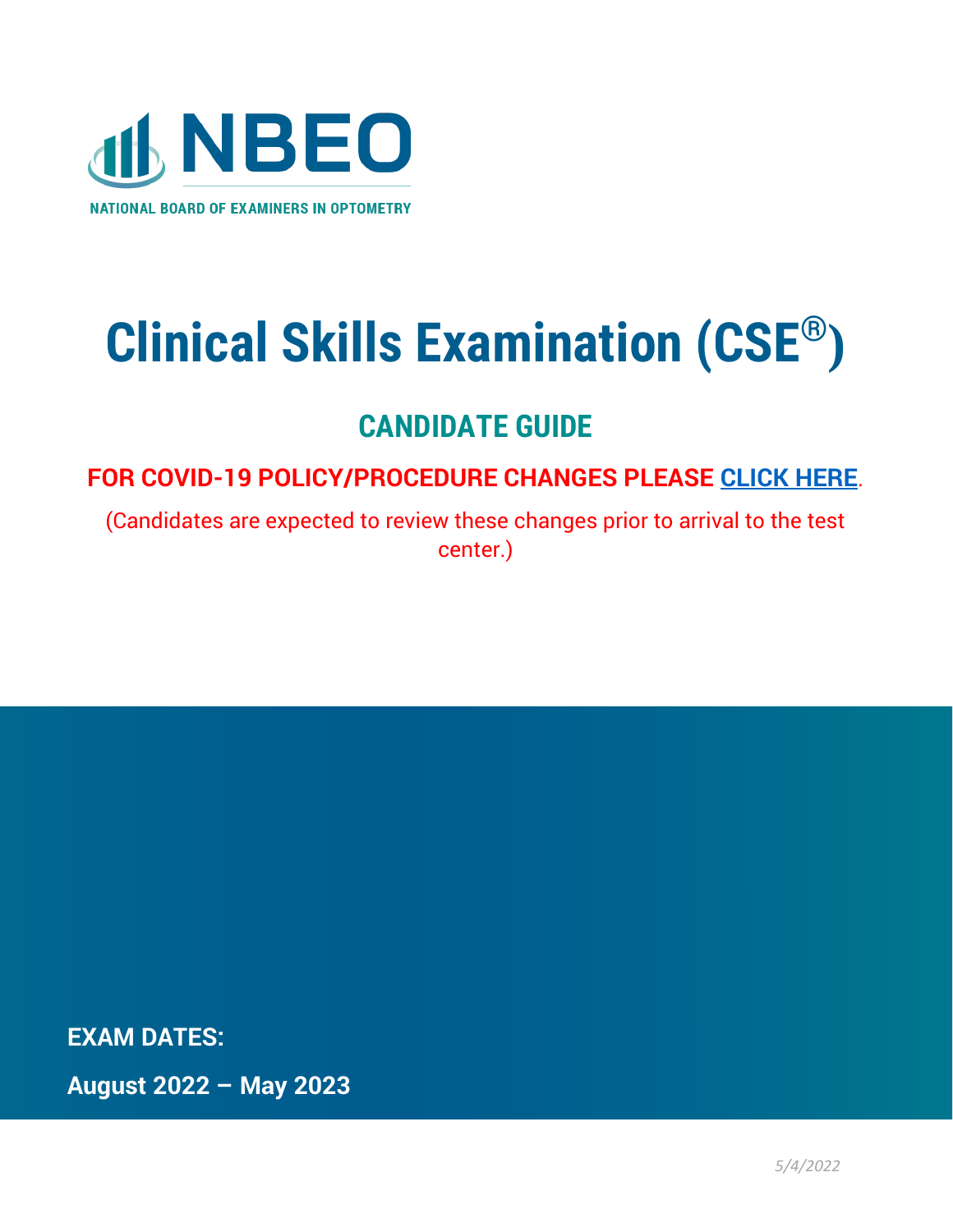The Part III - Clinical Skills Examination (CSE) is a practical exam comprised of 19 clinical skills, assessed during a 3.75-hour session involving actual patients. Described in this document are the clinical assessments that are to be performed at each of the four stations. The candidate instructions included at the end of this document will be posted in the appropriate exam rooms for review during the examination.

All four stations will be audio and video recorded for review during the scoring process by either an inhouse or remote examiner. Four examiners and four SPs will contribute to each candidate's CSE score.

The evaluation forms, candidate guide, equipment list, and other helpful resources are available on our website at [https://www.optometry.org/exams/part\\_III.](https://www.optometry.org/exams/part_III)

#### **Candidates are expected to thoroughly review this manual in preparation for the Part III exam. This manual contains all relevant information a candidate needs to adequately prepare for the clinical skills exam.**

**Candidates should be aware that the majority of the information in this manual will not be reviewed again during the candidate orientation process.**

# **OVERVIEW OF TERMS**

- **Candidate:** An individual taking the clinical skills exam.
- **Candidate Performance:** When the candidate is actually performing the procedures/skills.
- **Evaluation Form:** The yes-no checklist an examiner uses to evaluate the candidate.
- **Examination Cycle:** Stations 1, 2, and 3 have 30-minute time allocations and Station 4 has a 15-minute time allocation.
- **Finished:** When a candidate has completed their performance and will no longer be scored on any exam items.
- **In-House Examiner (IHE):** The on-site examiner in Station 2 responsible for both scoring the candidate's performance and also for ensuring standardized patient safety.
- **Item:** A numbered procedural element within each skill.
- **NBEO:** National Board of Examiners in Optometry®
- **NCCTO®:** National Center of Clinical Testing in Optometry
- **NCCTO Staff:** The personnel responsible for executing the exam and serving as a candidate advocate and liaison to the NBEO. Referred to as "staff" throughout this guide.
- **Observation Time:** The time between cycles where candidates can familiarize themselves with the stations.
- **Procedure:** Each skill is considered one procedure except Skills 3, 4, and 16 which are segmented into multiple procedures.
- **Proctor:** The individual who will confirm views in Station 4.
- **Remote Examiner (RE):** The individual trained for scoring the candidate's performance remotely.
- **Repeat:** When a candidate wishes to repeat a skill or item.
- **Session:** A complete 4-station, 19-skills exam.
- **Skill:** 1 of the 19 tests performed in CSE.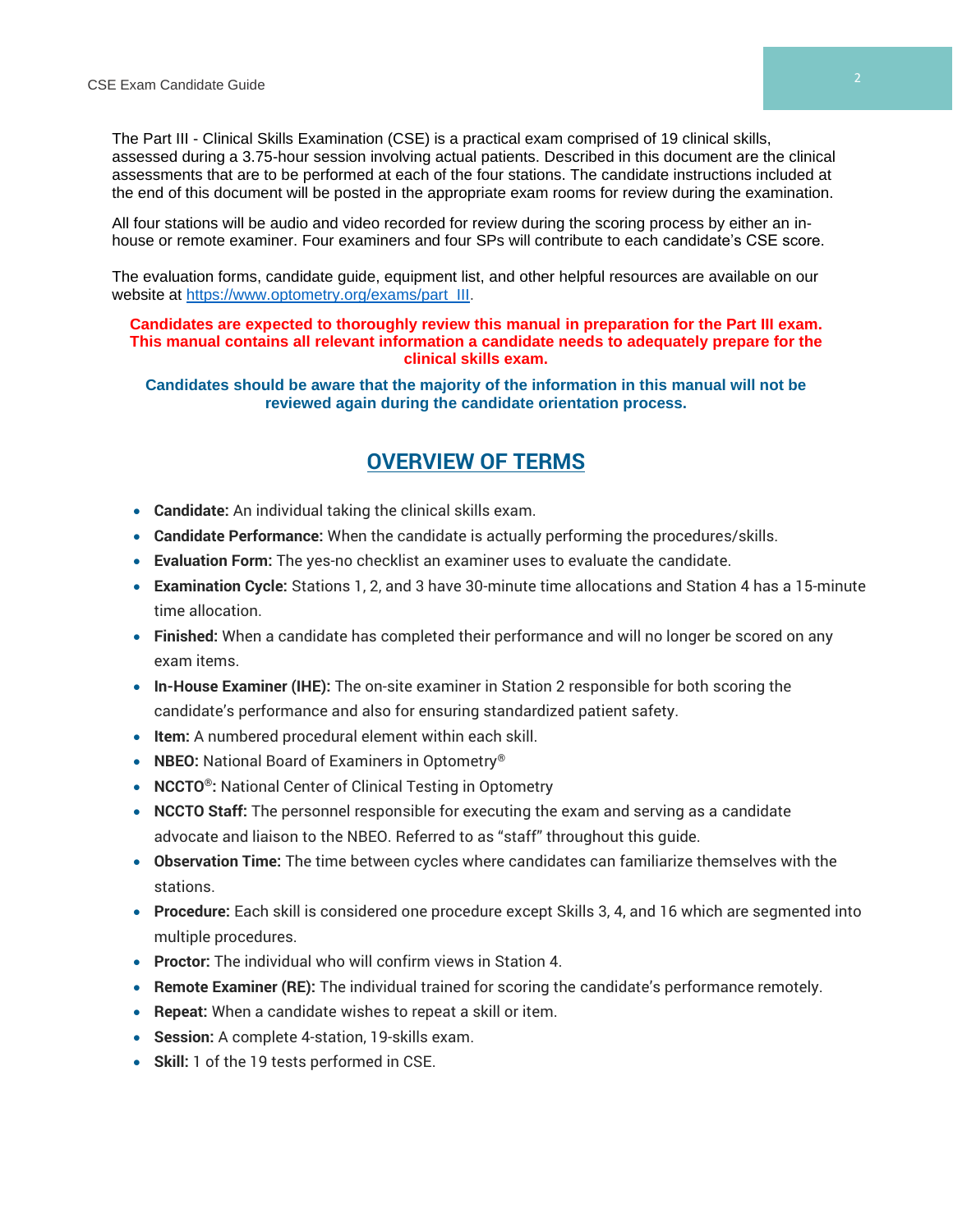- **Standardized Patient (SP):** The individual trained to serve as a patient and interact in a neutral manner with the candidate during the examination process. Referred to as "SP" throughout this guide.
- **Station:** An exam room in which required skills will be assessed during a delineated time period; CSE has four stations.
- **STOP:** When a candidate's performance is stopped for either safety purposes or because they have used all available attempts to complete a skill.

# **SKILLS BY STATION**

The following are required skills to be completed, broken down by station.



- 9. Biomicroscopy
- 10. Goldmann Applanation Tonometry
- 11. 3-Mirror Gonioscopy
- 12. Collagen Implant Insertion & Removal
- 13. Soft & GP Contact Lens Insertion, Evaluation, and Removal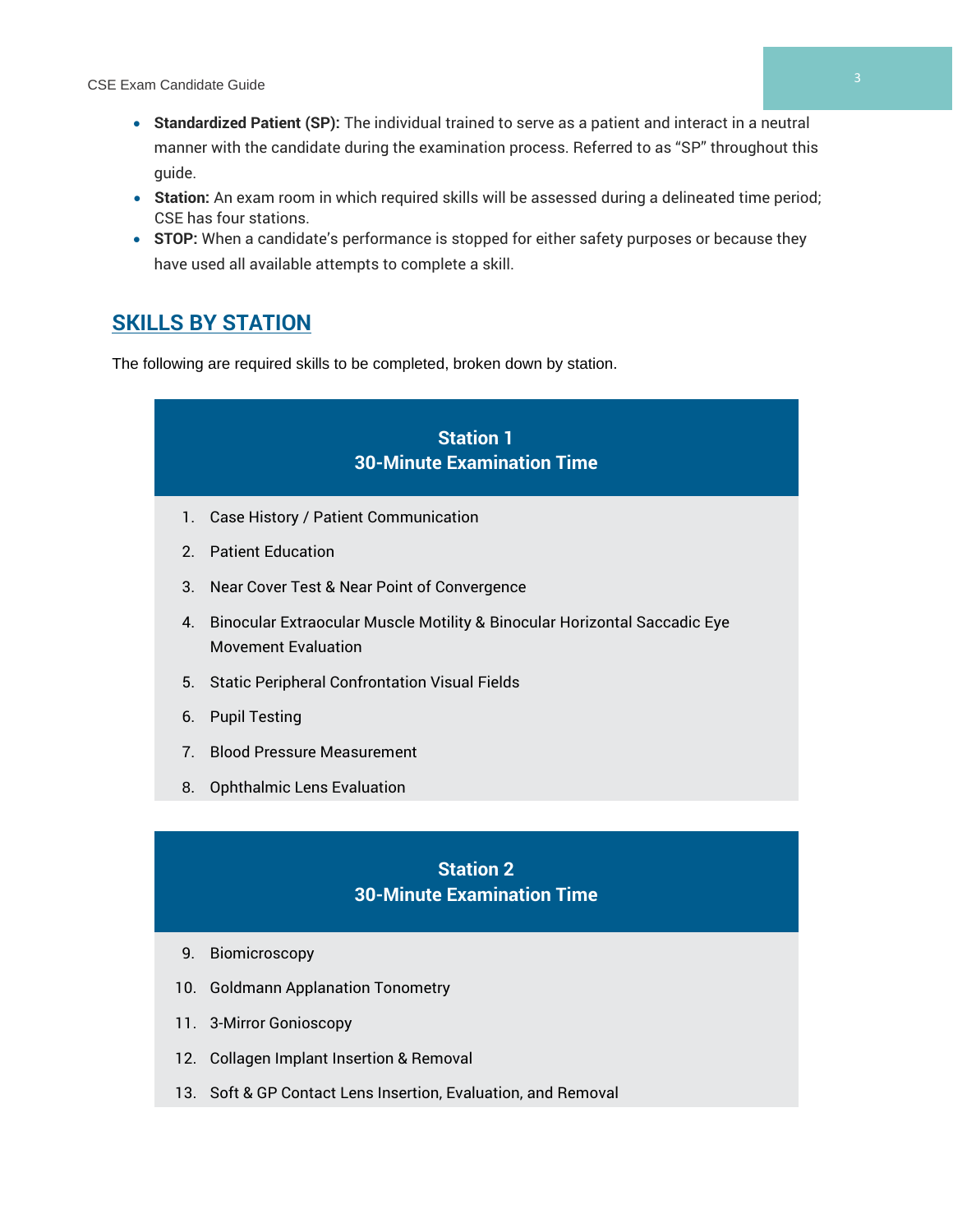# **Station 3 30-Minute Examination Time**

- 14. Retinoscopy
- 15. Distance Subjective Refraction
- 16. Heterophoria and Vergence Testing at Distance
- 17. Accommodation Testing

# **Station 4 15-Minute Examination Time**

- 18. Binocular Indirect Ophthalmoscopy
- 19. Dilated Biomicroscopy & Non-Contact Fundus Lens Evaluation

# **EXAM PREPARATION**

### **PREPARATION**

In addition to reviewing this candidate guide, the following information should be reviewed by candidates in preparing for their clinical exam:

- Evaluation Forms
	- The evaluation forms contain the items examiners use to assess candidate performance. The exam items are in the form of a yes-no checklist. Items must be completed **in their entirety** to receive credit.
- Candidate Orientation Video
- CSE Site Information & Equipment List
- Information regarding travel to Charlotte, hotels, etc.
- COVID-19 policy and procedure changes

These resources can be found at [https://www.optometry.org/exams/part\\_III.](https://www.optometry.org/exams/part_III)

### **EQUIPMENT**

- All necessary equipment used during the exam will be provided by the NCCTO.
- Candidates may **only** bring their own retinoscope to use in lieu of the one provided.
	- Only retinoscopes and extra handles are allowed in the examination room.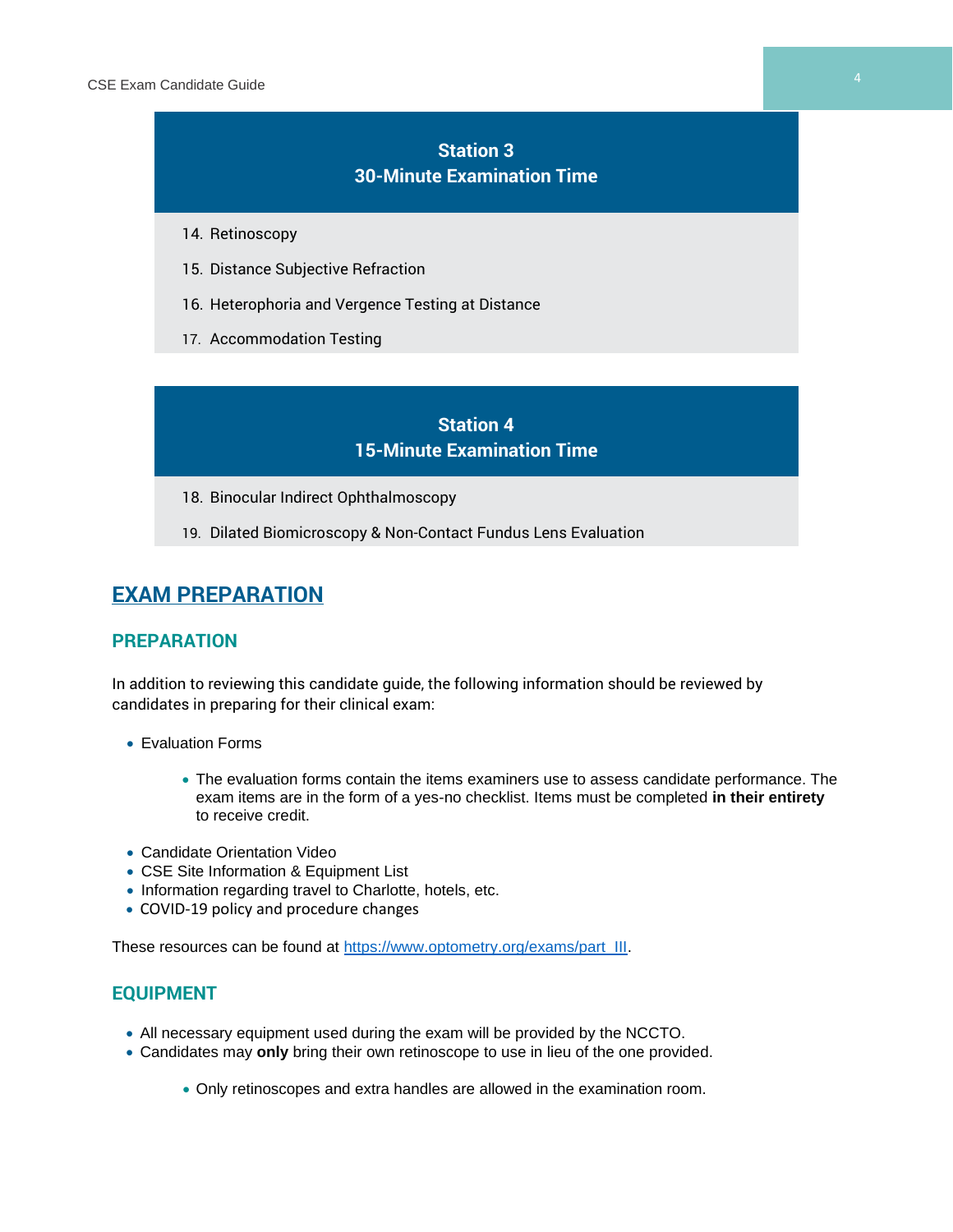# **ATTIRE**

- Candidates are expected to wear *professional attire.*
- NBEO interprets professional attire as attire that **EXCLUDES** jeans, shorts, athletic pants, T-shirts, scrubs, garments that could be viewed to be immodest (e.g. tank tops, sheer clothing), tennis shoes, sneakers, and/or flip flops.
- Collared short-sleeved shirts are acceptable.
- Candidates must bring and wear white lab coats throughout the exam.
- Candidates reporting to the test center in attire deemed to be inappropriate will be addressed by the NCCTO staff **and may not be permitted to take the exam.**
- Please use the provided restrooms to change clothing if needed.

# **NBEO ACCOUNT INFORMATION**

Candidates must know their OE TRACKER® and NBEO password to complete a required incident report and an optional survey at the end of their exam. This is the same password the candidate created and used to register for the NBEO exam and/or view scores on the NBEO website.

# **ARRIVAL TO TEST CENTER**

# **REPORTING LOCATION**

The reporting location is:

200 South College Street Suite 2020 Charlotte, NC 28202 (20th floor of the BB&T Building)

# **REPORTING TIME**

#### **Candidates must report to the test center on the date and time for which they registered online.**

- The check-in process begins at the time reflected on the registration. You can review your registration here: [https://www.nbeo.org/check\\_registration.cfm.](https://www.nbeo.org/check_registration.cfm)
- Candidates should anticipate being onsite for approximately four hours. This time includes: check-in, orientation, exam process, and check-out.
	- $\bullet$  In the event a candidate arrives to the BB&T building early, the 3<sup>rd</sup> floor contains an indoor mall with restaurants, shops, and cafes. Candidates are welcome to spend time on the  $3<sup>rd</sup>$  floor while waiting for their check-in time.
	- Candidates who arrive late for check-in may be disqualified from the examination session.
	- Space and time constraints may prevent the candidate from being rescheduled to a later session on the same day. In that event, the candidate forfeits their right to being tested (and the exam fee) for that date's administration of CSE.
- Candidates should schedule return flights no sooner than six hours after their report time.
- Candidates should arrive no earlier than 10 minutes prior to their listed report time.

# **PHOTO IDENTIFICATION**

To be admitted to the test center, you must present **one** acceptable form of photo identification that includes **both an embedded photograph and signature***.*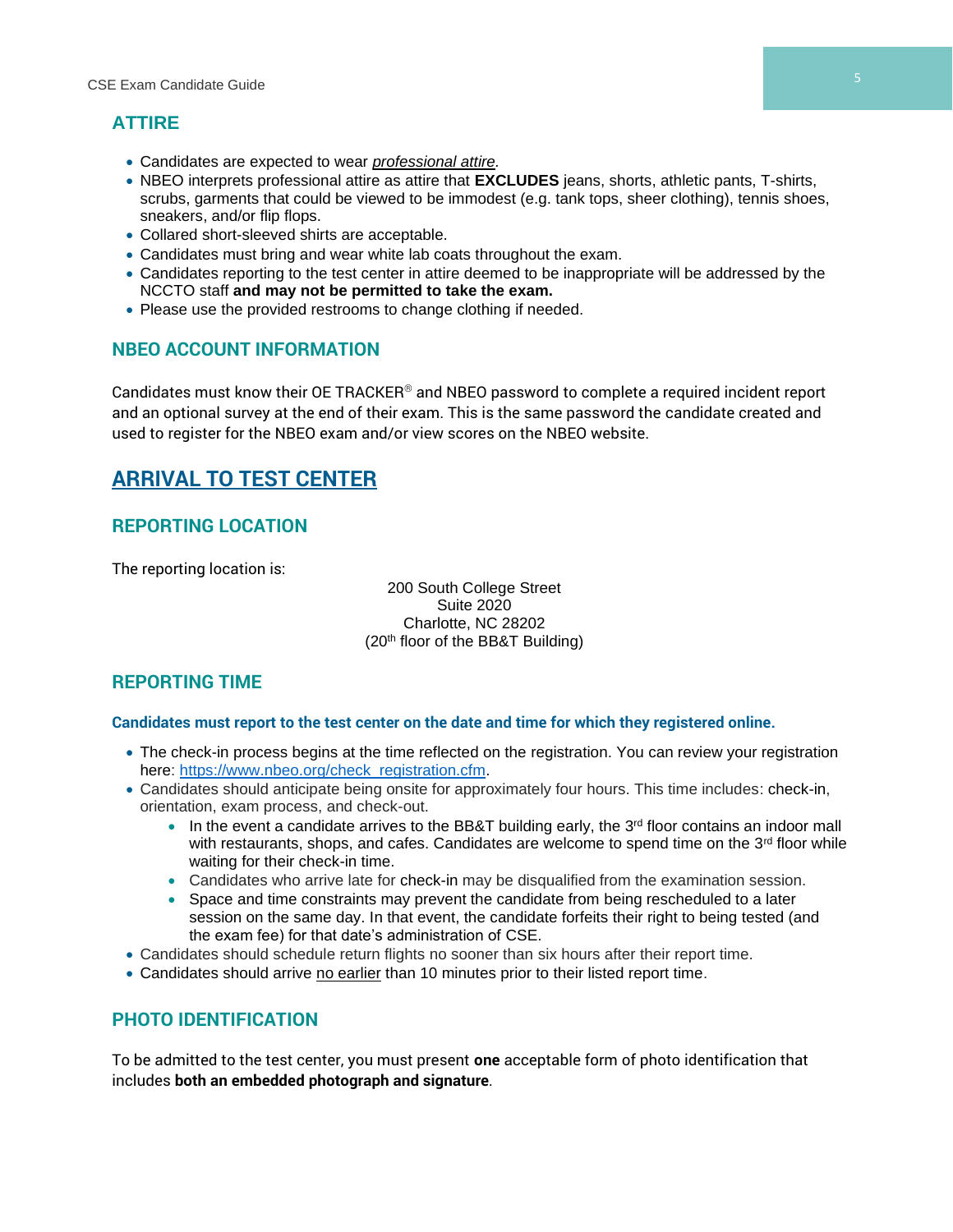The only acceptable forms of identification are:

- A valid driver's license or an official photo identification card (ID) issued by the government of the state or province where you reside
- A valid passport
- A valid student identification card from an accredited school/college of optometry, provided this identification card includes **both a photograph and signature embedded in the card**.

In order to be considered valid, **the ID must**:

- Match the name listed on the NBEO profile [\(https://www.nbeo.org/profile/\)](https://www.nbeo.org/profile/)
	- If the name does not match, a candidate may be denied access to the exam.
	- To submit a name change, please complete and submit the form found [here.](https://www.optometry.org/media/documents/registration/name_change_form_2.pdf) Your online profile will be updated once the NBEO records are updated internally.
- Be current and not expired.
- If the ID is expired, a candidate may be denied access to the examination.

# **ON-SITE EXAM DAY CHECK-IN**

# **ARM BANDS / CANDIDATE IDENTIFICATION**

- All candidates will be provided with two arm bands. These arm bands should be worn at all times during the exam. The number is displayed on the side of the arm.
- The front of the arm bands contains your candidate ID number and your rotation, which is randomly assigned.
- The back of the **right** arm badge contains your name and OE TRACKER®. These are provided for verification purposes. Throughout the exam, Examiners and SPs may ask you for your OE TRACKER®.
- The candidate will be assigned a specific station order and will rotate as appropriate through the stations. This means that not all candidates will start the examination at Station 1.
- The rotation sequences through the stations are:



#### **PHOTOGRAPH**

- A staff member will take a picture of each candidate during the check-in process to assist in ensuring the correct candidate is being evaluated.
- For identification purposes, you should appear in the photo as you will during the exam. For instance, if you plan to wear glasses during the exam, you should wear them in the photo; if you plan on having your hair pulled up in a ponytail, you should do so in the photo.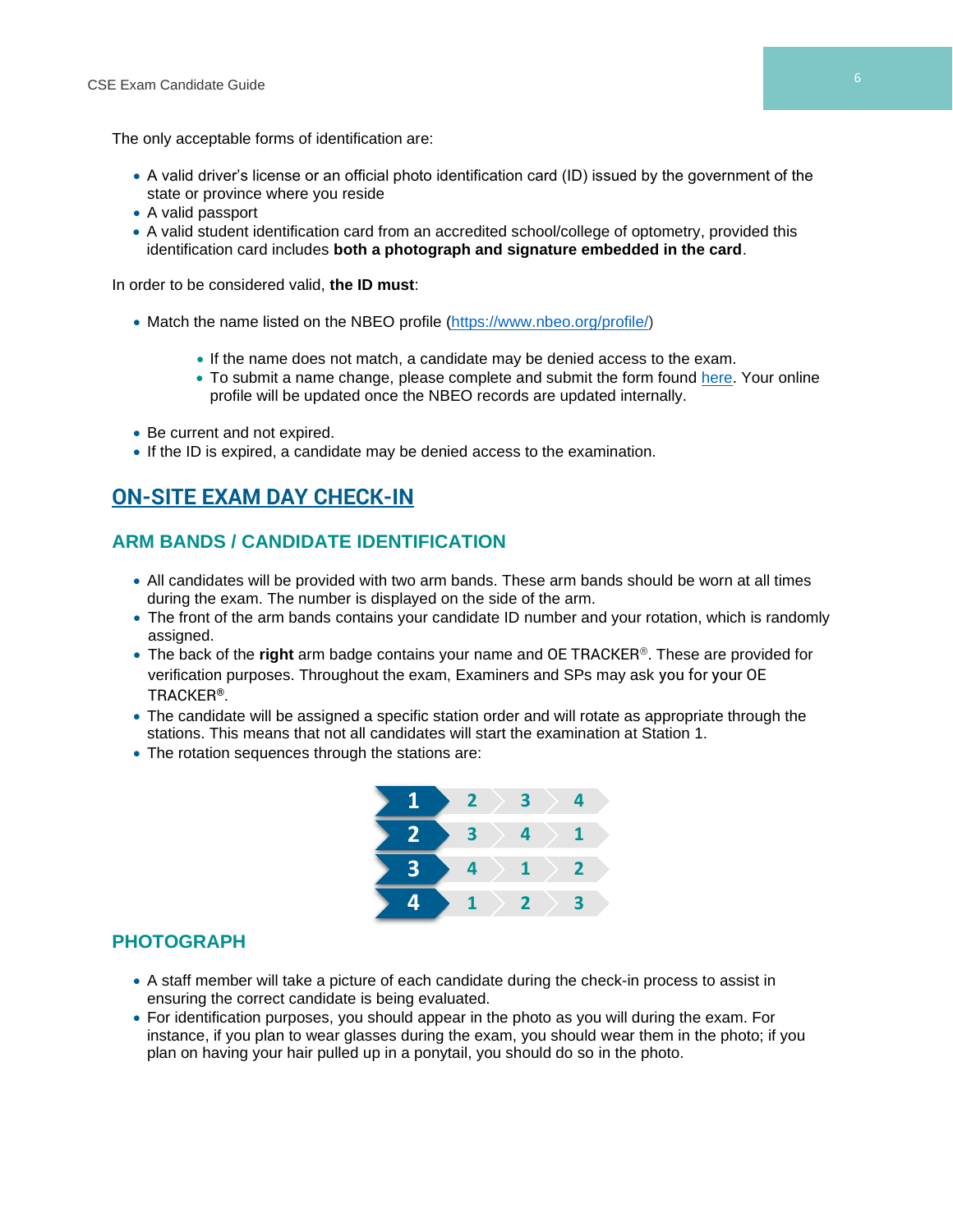# **PERSONAL ITEMS & LOCKER USE**

- **Candidates will not be permitted to enter the NCCTO with any item considered luggage. Please plan accordingly.**
	- Luggage items are considered: suitcases, roller bags (larger than backpack size), and any item not able to fit in the lockers.
	- **Candidates will be turned away if luggage is brought to the NCCTO. This could impact the amount of time a candidate has for orientation.**
- Lockers will be provided for candidates to store small personal items not allowed in the testing area. NCCTO considers personal items to be: cell phones, watches, wallets, purses, back packs, briefcases, etc.
	- Locker dimensions: 13 1/2 inches deep, 11 7/8 inches wide, and 31 1/2 inches tall. The opening is 9 inches wide.

# **ORIENTATION**

Following check-in, the candidates will be seated in the candidate orientation room and will have time to familiarize themselves with the equipment and supplies that will be in the exam rooms.

- Staff will be available to address any questions.
- Exam materials will be available in the orientation room, including the orientation slideshow. **We strongly encourage candidates to watch this presentation prior to arriving to the test center** as this will not be presented on exam day. The slideshow will be available in the Orientation Room if a candidate wishes to listen to it privately.

# **EQUIPMENT OVERVIEW IN ORIENTATION ROOM**

- Candidates will be provided time to view all the individual station equipment and supplies.
- Candidates are requested to treat the equipment with care. If there are any issues with the equipment or supplies, please inform a staff member.
- Candidates should also take the time to become familiar with the BIO headset and slit lamp.

Information regarding specific equipment and supplies should be reviewed online in the CSE Site Information & Equipment Guide at [https://www.optometry.org/exams/part\\_III.](https://www.optometry.org/exams/part_III)

# **PERSONAL NOTES, EVALUATION FORMS, ETC.**

- Candidates may keep personal notes during the orientation time only. These notes should be placed in the candidate's locker prior to the start of the exam.
- **No notes or other written materials may be taken into any exam room at any time.**
- Any notes and written materials discovered during the exam will be subject to confiscation.
- All notes taken during the exam on NCCTO-provided materials must remain in the exam room.
- **Violation of these policies may be cause for disqualification from, dismissal from, and/or failure of the examination.**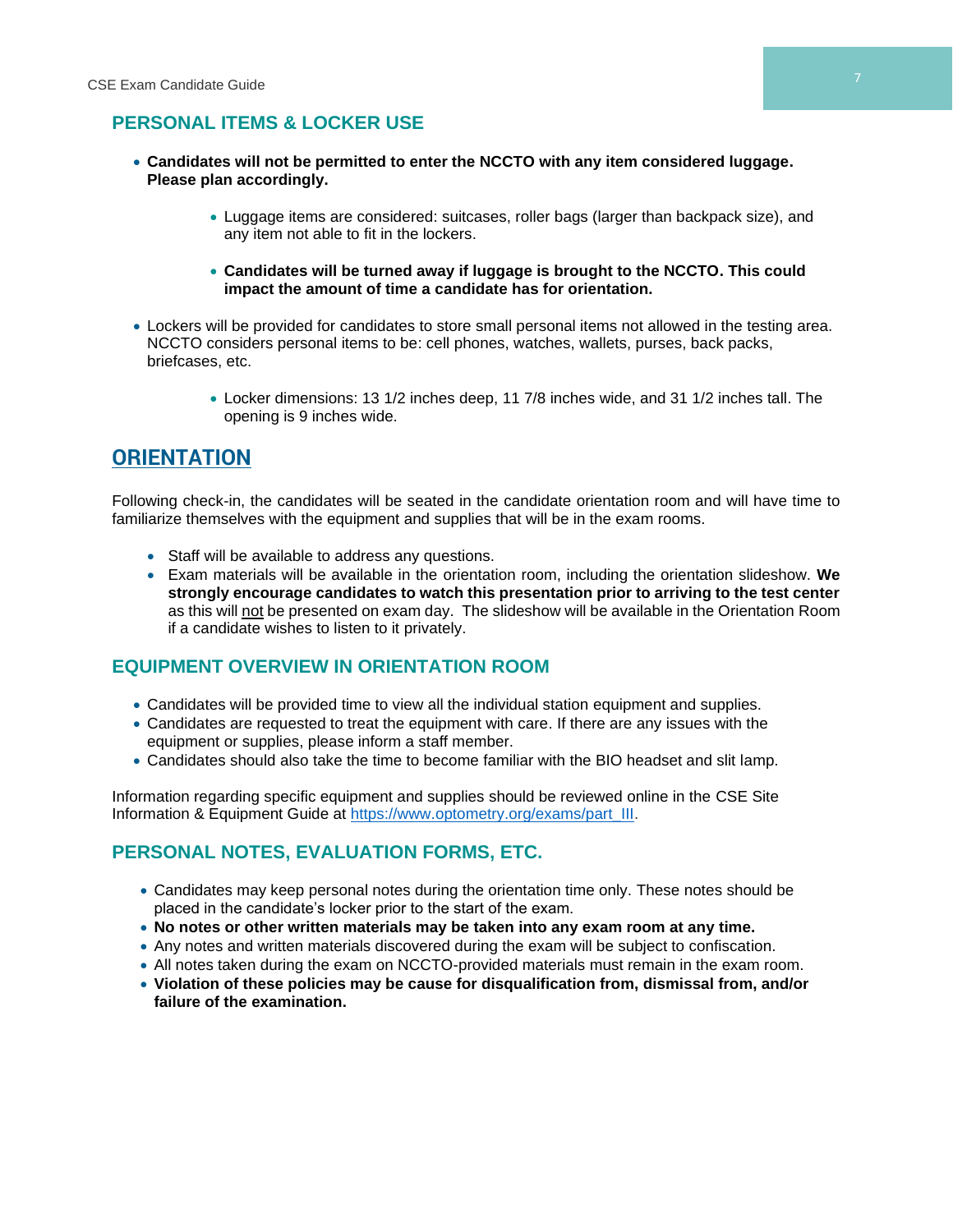# **DURING THE EXAMINATION**

# **REASONABLE ITEMS**

- Candidates are allowed to take "reasonable" items to the exam.
- All items must be provided to staff for inspection and approval.
- Examples of reasonable items are:
	- Bottles of water/Gatorade, etc. (Labels must be removed, and bottles must contain a lid.)
	- Tissues
	- Cough drops, mints, gum
	- Granola bars, other individually wrapped snack items
	- Lip balm, hair ties, hair clips, sanitary items, etc.
	- Eye patch
- Pens and pencils will be provided in each station for candidate use.

# **CANDIDATE IDENTIFICATION & INTRODUCTION**

During the exam, candidates should refer to themselves by their OE TRACKER<sup>®</sup> (or at least the last three digits of the OE TRACKER®). For example, if your OE TRACKER® is 700000, you may introduce yourself by saying, "I am Candidate 700000" or "I am Dr. 000."

# **CLOCK & TIME KEEPING**

- Candidates are responsible for monitoring their time.
- No watches are allowed in the exam rooms.
- There is a synchronized wall clock in each exam room.
- Additionally, a countdown clock is available on the exam room computer monitor for candidates to use. **Use of the countdown clock is optional. It is not the official timer for the exam; announcements are the official timers.**
- Examiners, proctors, and/or SPs will not remind candidates of the remaining time.
- If time expires before a candidate completes the station, the items not performed will be scored as "no." Because of this, candidates are urged to carefully monitor their time.

# **ANNOUNCEMENTS**

There are four announcements that play throughout an exam session:

- **1. "Patients and examiners, please report to your designated exam rooms"** signals the test center personnel to prepare for the exam to start. This announcement is not relevant for candidates.
- **2. "Candidates, please enter the exam room"** signals candidates to enter their station and begin their **observation** time while the door remains open.
	- There will be an announcement indicating there are 2 minutes and then 30 seconds remaining in the **observation** time.
- **3. "The exam cycle has begun"** signals the official start of the first 30-minute exam cycle. Candidates will only have 15 minutes of exam time in Station 4.
	- Station 2 in-house examiners and Station 4 proctors will enter the room at this point.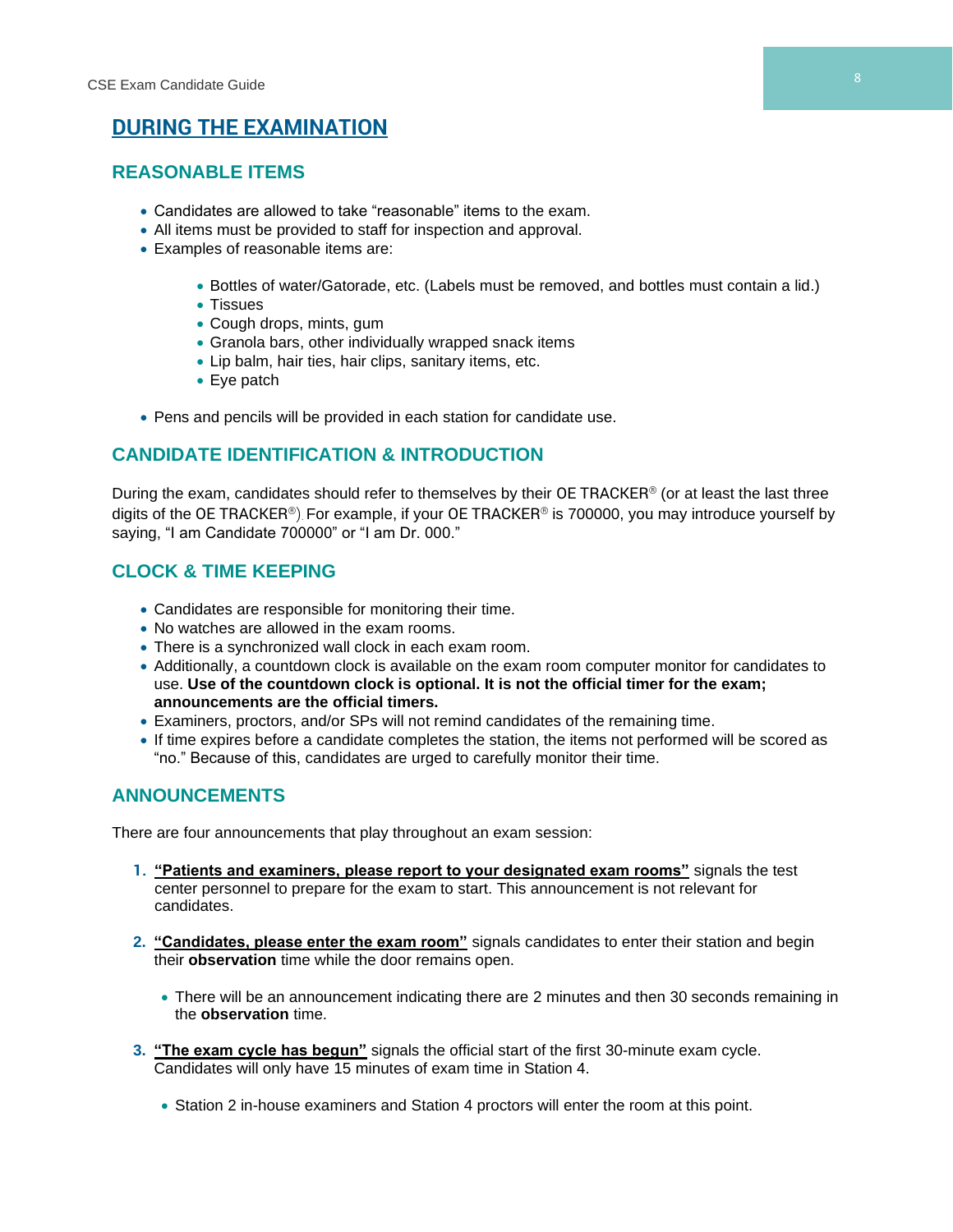- **Candidates are responsible for monitoring their own exam time**; no announcement plays to remind candidates how much exam time is remaining.
- **4. "The exam cycle has ended, please proceed to your next exam room"** signals the official end of the examination cycle, at which point the candidate will exit the room.
	- In Station 4, an announcement plays at the 15-minute mark to signal the end of the station's exam time. The candidate will remain in the exam room until the announcement instructing them to move to the next exam room plays.

# **EXAM STRUCTURE**

Following orientation and equipment review, candidates will be escorted to the exam hallway and will stand outside their assigned station. Once the second announcement plays, candidates may enter the exam room and begin their observation time.

#### **CANDIDATE OBSERVATION TIME**

- Candidates are provided with approximately 4-5 minutes of observation time in the station before the exam cycle begins.
- Staff will monitor time. If it is determined that an SP took longer to prepare the station so that a candidate's observation time was significantly impacted, that candidate may be compensated with additional observation time.
- Information for the specific station is posted on the computer monitor for candidates to review.
	- Exam room computers are only for viewing the station instructions and using the countdown clock. Candidates are prohibited from using these computers for anything else.
- Any items performed before the exam begins (e.g., washing hands, focusing the slit lamp) will not be scored and must be repeated once the exam begins.

During the observation time, candidates are encouraged to:

- Become familiar with the layout of the station
- Practice with equipment
- Set out supplies that will be used (do not open packages)
- Practice adjusting the lighting
- Review station instructions on the computer monitor
- Review the Repeat Policy (posted on back of the exam room door)
- Try on the BIO headset in Station 4

During the observation time, candidates cannot:

- Perform anything on an SP or simulated arm (this includes asking the SP to move into the slit lamp)
- Take blood pressure
- Write on any pieces of paper
- Open any sealed packages

# **CANDIDATE COMPLETION OF A STATION**

- The exam ends with the fourth announcement, or by the candidate stating they are finished, whichever occurs first.
- Candidates who finish the station skills before the ending announcement plays, and wish to end the scoring portion of the station, may make the following statement to the SP: "I am finished with this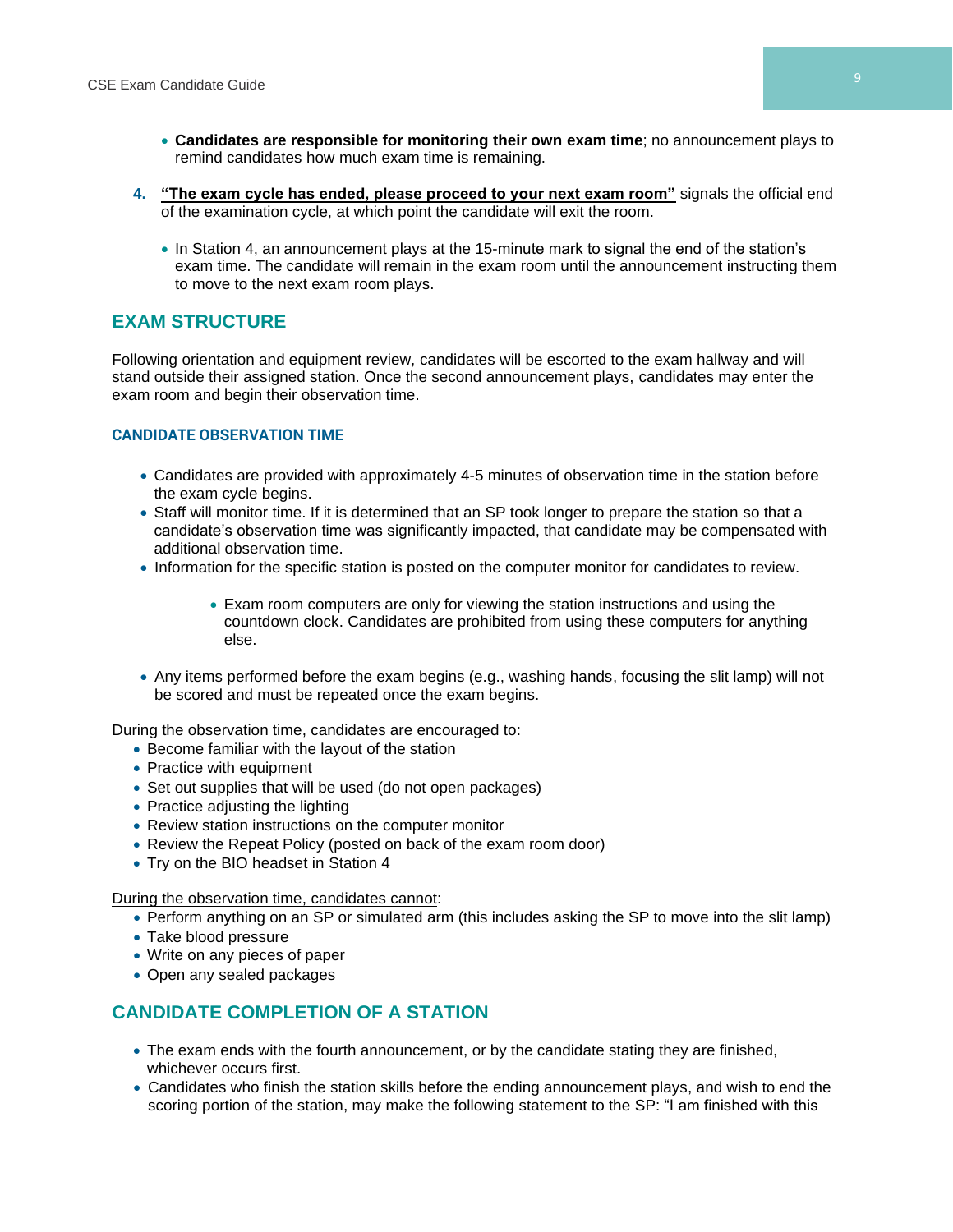station." At this time, the candidate **will not be scored on any additional skills/items** and the SP will start preparing the room for the next candidate. It is up to the candidate whether or not to make this statement.

• If the candidate makes a confusing statement or begins any causal conversation, the SP or proctor will remind the candidate that it is the candidate's responsibility to let them know if they are finished with the station.

# **EXAM CYCLE**

- Candidates are expected to remain in the exam room until the fourth announcement plays, except for the last cycle.
- Once the cycle ends, candidates should proceed to their next exam room.
	- There is an arrow on the back of the door you exit which indicates the direction of the next station.
- Candidates will wait outside their next station until the door opens. **Candidates should not open the exam room door.** Once the door has been opened, candidates may enter and will again have observation time to familiarize themselves with the station equipment and supplies.
- The third announcement will indicate the start of the next 30-minute cycle for Stations 1, 2, and 3, and the 15-minute cycle for Station 4.
- This process continues until all four examination cycles have been completed.

# **END OF EXAM**

- For the **final cycle**, after the candidate states they are finished or the fourth announcement plays, the candidate will exit the room and sit at the computer desk outside of the exam room. Candidates will then fill out an incident report and complete an optional survey.
- Candidates should remain at the computer desk until dismissed by staff.

# **PERFORMANCE OF SKILLS / ITEMS**

- Items are sequenced in the order in which they should be optimally conducted.
- Candidates may alter the sequencing of certain items performed within a skill **as long as the candidate's sequence makes logical sense.**
- Candidates may also alter the sequence of skills within a station. The only exception to this policy is in Station 3; Retinoscopy must be the first skill performed.

# **REPEATING ITEMS / PROCEDURES / SKILLS**

All repeat information is posted in each exam room for candidate review during the examination.

### **Repeating Items**

• Candidates can repeat item(s) as long as they are within the skill. The last intentional performance of an item will be scored.

#### **Repeating Procedures and Skills**

- Candidates **must announce** their intention to repeat before repeating the procedure or skill.
- Once the candidate makes the repeat statement, all previous scores recorded by the examiner are erased, and the candidate is evaluated as if performing the entire procedure or skill for the first time.
- A stopped procedure or skill cannot be repeated.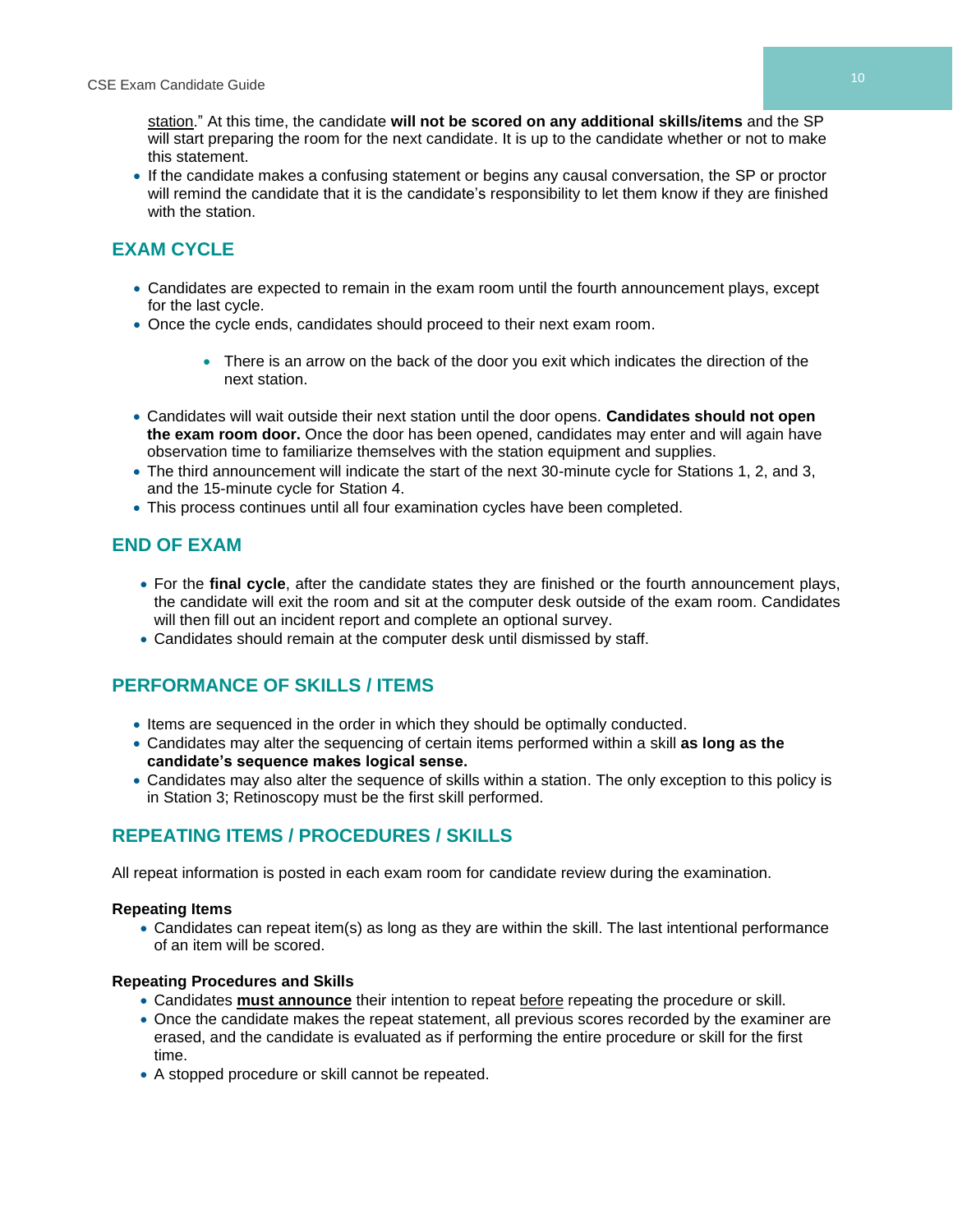#### **Repeating Cautions**

- While repeating can be a positive option, candidates are strongly encouraged to ensure they can repeat the skill within the time limitation.
- It has been noted that candidates who have not monitored their time sufficiently and try to repeat an entire skill for one missed item often run out of time.
- Additionally, it has often been noted that candidates repeating a skill tend to focus so much on the missed items that they ultimately miss other items, resulting in a lower score than initially obtained.

## **NOTE-TAKING**

Once the exam cycle begins, candidates will be provided with a half-sheet of blank green paper. If you do not receive a piece of green paper, simply tell the SP and they will provide it to you. Nothing written on this green paper will be scored, and it must be left in the exam room.

# **EXAMINERS / PROCTORS**

- Examiners/proctors are present in Stations 2 and 4 only.
- Only the SP will be in Stations 1 and 3.
- There are times during the exam when the examiner/proctor will talk to you or provide instructions. Do not be alarmed; this is part of the exam.
- In Station 2, examiners will indicate on which eye to perform procedures, when asked by the candidate.
- In Station 4, the SP will indicate which eye to perform the skills.
- Examiners/proctors will confirm the presence of a view when asked.

# **OBSERVERS**

Occasionally, additional personnel may be on-site observing the exam. Observers will not have any effect on a candidate's score and should be ignored by the candidate. These personnel have been instructed not to converse with candidates, examiners, and/or SPs in the examination rooms.

# **CANDIDATE QUESTIONS DURING THE EXAM**

- Outside of regular exam questions (e.g., case history questions, inquiring about views, etc.) during the exam, SPs can only answer "where" questions, such as where the room lighting control is or where supplies/clinical materials are located.
- Candidates may ask "where" questions at any time during the observation time and exam time.
- SPs can answer a limited number of "set-up" questions during observation time (for example: "Can I try on the BIO headset?").
- Questions on **how** to do things, **how** to use equipment, or other instructional questions are not appropriate and will not be answered.
- **No additional examination time will be provided for any time used to ask and answer candidate questions.**

# **STATING FINDINGS**

- Candidates are strongly encouraged to talk through their exam process.
- Candidates are encouraged to speak **clearly** and **audibly**.
- Candidates are required to state their findings in the same manner as they would be entered into a patient's medical record.
- For Stations 2 and 4, candidates must identify and describe what is being examined as they are viewing it.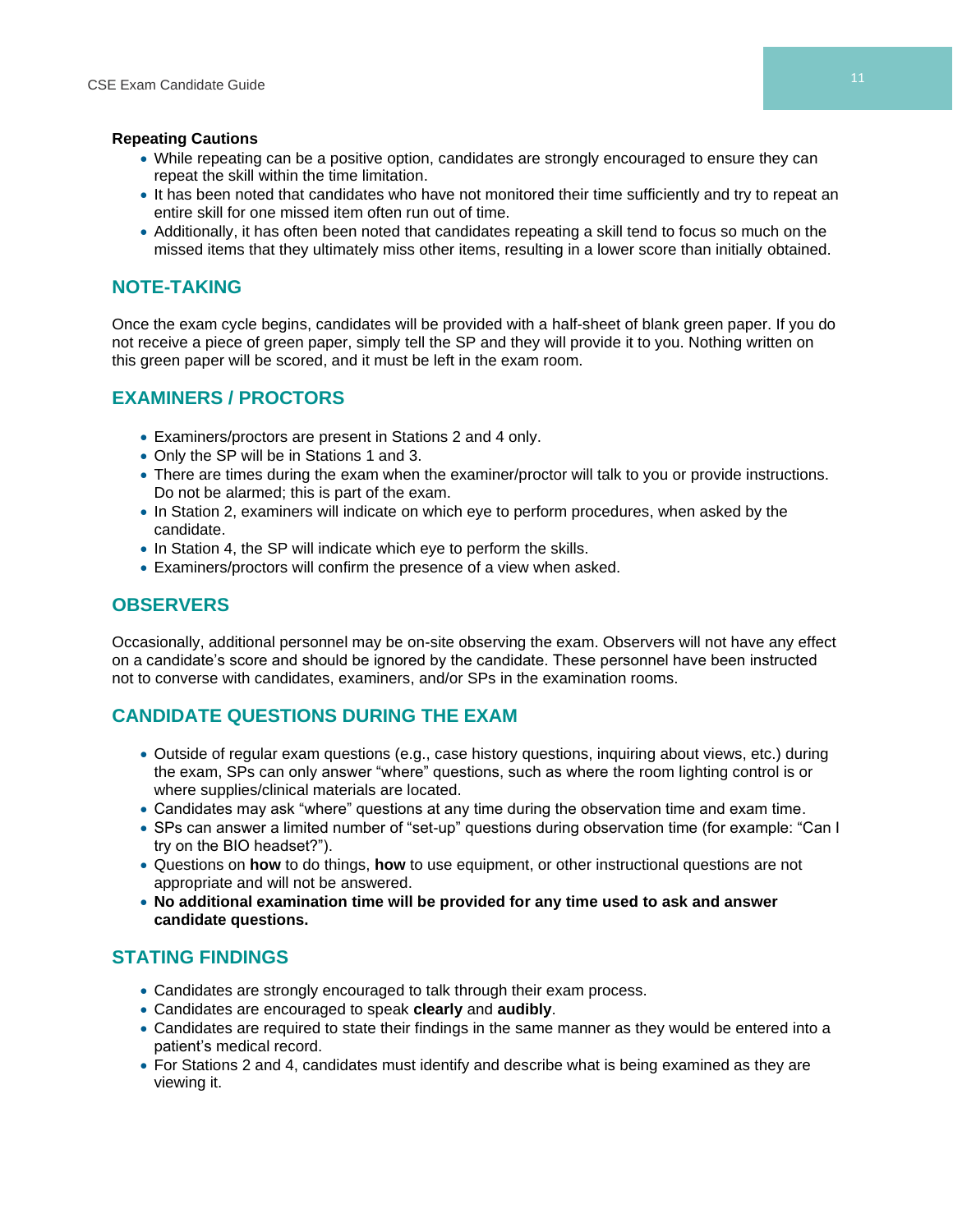- When evaluating the ocular health in Stations 2 and 4, **appropriate clinical terminology** (structures being identified/assessed, etc.) should be used.
- Candidates should avoid stating their ocular health findings using terminology such as "OK," "fine," "WNL," and/or "not bad."
- Skill 8, Ophthalmic Lens Evaluation, is the only skill where candidates are not required to verbalize their findings. Instead, Ophthalmic Lens Evaluation findings should be documented on the form provided to the candidate in Station 1.

### **VIEWS**

- As part of the exam process, in Stations 2 and 4, the slit lamp and BIO headset are equipped with cameras that obtain live images as viewed by the candidate.
- When examining any ocular structure, the views cannot be "**fleeting**."

#### **Location of Cameras**

- For the slit lamps, the camera is mounted on the **left** ocular. Candidates should make sure that the image they are viewing is completely seen through the left ocular **only**.
- For the BIO headsets, the camera is mounted centrally with images being recorded through each ocular.
- Extensive time has been spent ensuring all of the cameras, monitors, video feeds, and recording systems are calibrated to the best of the NCCTO's ability. As a result, as long as the view is not obstructed, candidates should know that the images will be recorded exactly as viewed by the candidate.

#### **Obtaining and Confirming Views**

- Candidates are responsible for ensuring the examiners and proctors have a view on the monitor.
- Candidates may ask at any point if there is a view and they will be given a response of either, "I have a view" or "I do not have a view."
- Examiners and proctors will only comment on the views while they are being performed. In the event a candidate asks at the end of a skill if the examiner/proctor had views during the skill, they will be told, "I can only comment on a view while it is being performed."
- If an examiner/proctor confirms the presence of a view, it only means that something is visible on the monitor.
- Confirmation of a view does not indicate:
	- Quality of a view
	- Whether the view meets the minimum criteria
	- Whether the view is of the correct angle/structure
	- View is a "good view"
- If an examiner/proctor says they do not have a view, candidates are encouraged to troubleshoot and ensure nothing is obstructing the view through the left ocular of the slit lamp (to include the light housing unit).
- Candidates are not allowed to view the monitors at any time. Monitors are calibrated and positioned for optimal views by examiners/proctors who are trained in how to view the monitors.

#### **Candidate Concerns**

- Candidates who are amblyopic or monocular are advised to use the better eye for observing through the left ocular of the slit lamp. This may involve candidates altering their position at the slit lamp so that they are able to look through the left ocular using their right eye or wearing a patch on their right eye.
- Candidates are encouraged to make a simple statement such as, "I will be using my right eye to look through the left ocular," so the examiner/proctor is aware the candidate is intentionally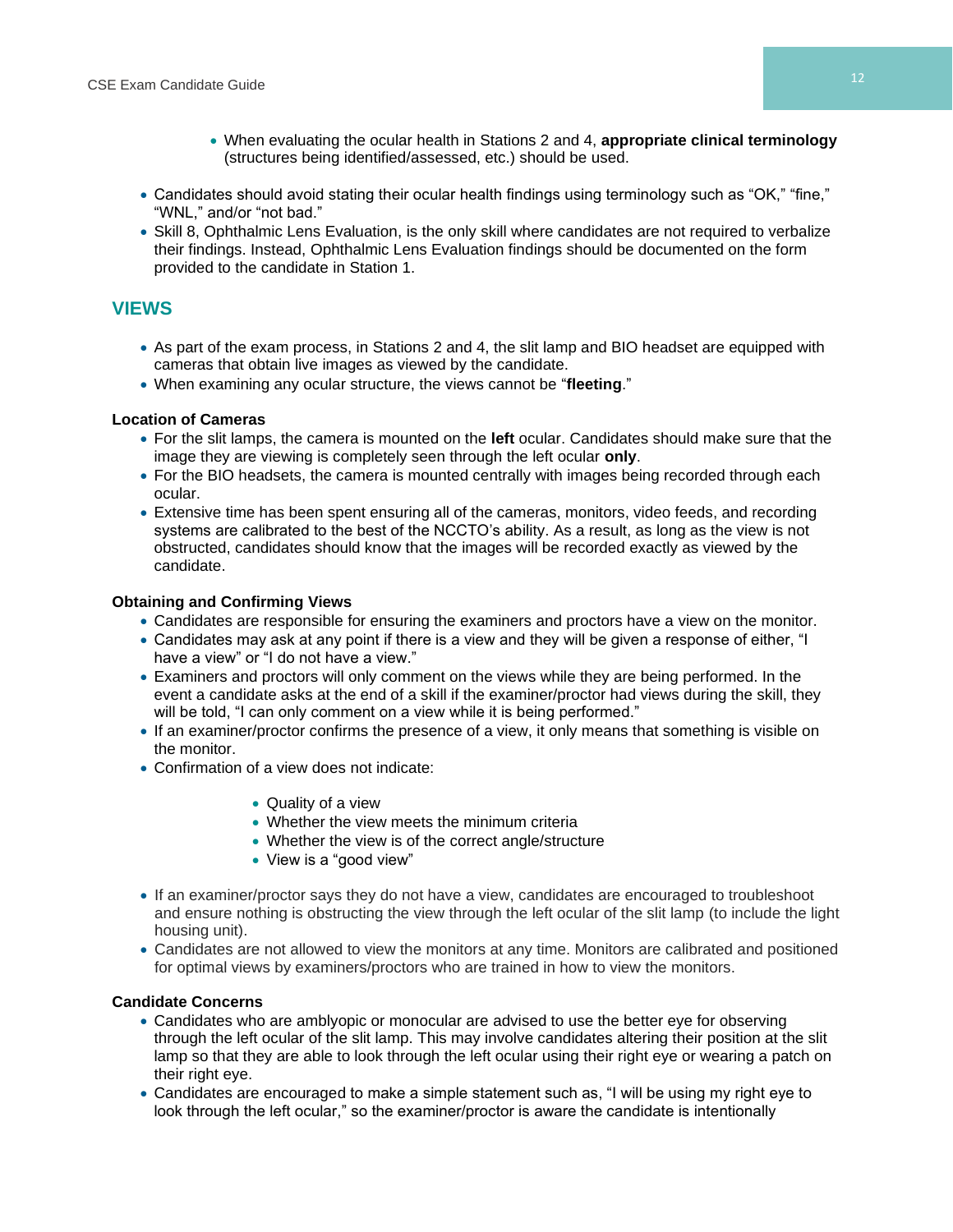choosing to utilize the equipment in this manner.

- Candidates who believe that their amblyopic or monocular status warrants special accommodations other than what is described above should submit a written request to NBEO as described in the ADA policy.
- **Additionally, candidates who may require special accommodations should not schedule their Part III exam until a decision is made on their request.**

# **SAFETY & PROCEDURE ATTEMPTS**

#### **Handwashing**

• Candidates are expected to wash their hands for a minimum of 20 seconds.

#### **Intervenes/Corrective Actions**

• If there is an intervention, a corrective action is expected on the part of the candidate. The candidate may then proceed with the rest of the skill.

#### **Safety and STOPS**

- After four attempts, or for patient safety, candidates will be stopped.
- A remote examiner may deem an action as grossly endangering the SP and will stop the candidate's performance and stop scoring the skill.
- If a candidate is stopped, they will be scored "no" on any remaining items and are not allowed to repeat the skill.
- If the SP is concerned about their own safety, they have the ability to stop a candidate from continuing with a skill.

# **STAFF INTERACTIONS**

#### **Neutrality**

• Examiners, SPs, and staff may appear to be neutral or show little emotion during the exam. Candidates should not regard this as a personal dislike or an indication of performance quality.

#### **Staff Interaction during Exam**

- During the exam, examiners and SPs are allowed to say very little other than what has been scripted.
- If a candidate asks a question that cannot be answered, examiners, SPs, or staff may respond with "I do not have that information," "I can't answer that," or "It is up to you." These comments are not indicators of a candidate's performance or decisions, but simply an answer for a situation where the examiner/SP/staff cannot provide guidance.
- If asked, examiners and SPs will not provide guidance on how or what to perform. Candidates must use their best judgement in these situations.

#### **SP Titles**

• Candidates may refer to the SP as "Mr. or Ms. Lee." Lee is the fictitious family name assigned to all SPs.

#### **Repeating Candidates**

- In the event a candidate is re-taking CSE, staff will ensure there are no conflicts with assigned SPs.
- NCCTO staff does its best to ensure a repeating candidate has not seen the same SP in the same station; however, in rare instances, this may occur.

#### **SP Personal Space**

• Please be mindful of the SP's personal space, especially when using the slit lamp and the phoropter. In addition, be careful where you touch the patient (e.g., you should not touch the SP below the shoulder).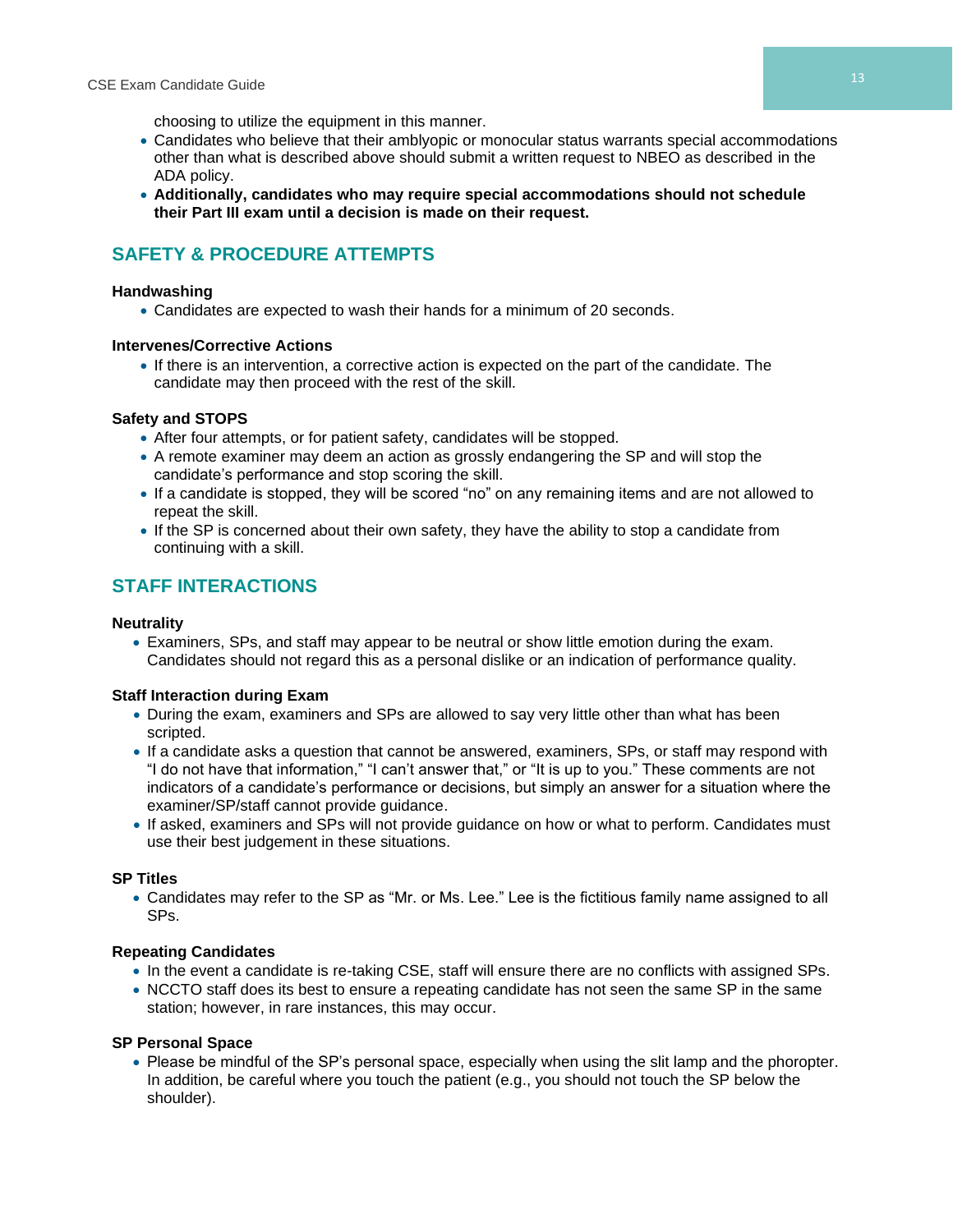# **CASUAL CONVERSATION**

- Beyond a cordial hello, SPs will not initiate any casual conversation with candidates.
- During the session, the SP will remain in the exam room with the candidate. Casual conversation will occur **ONLY if the candidate initiates the conversation.**
- Candidates may not ask about certain topics like:
	- Information regarding NBEO/NCCTO
	- Information regarding CSE or any NBEO exam
	- SP's position (how long employed, experience with NBEO exams, etc.)
	- Candidate's performance
	- Optometry school the candidate attends/attended
	- Other candidate's information and/or performance

# **CANDIDATE WOUNDS / INJURIES / MEDICAL EMERGENCIES**

- Any open wounds on a candidate's finger or hand must be covered.
- If you have questions or concerns about whether a wound needs to be covered, you can show the wound to staff during the check-in process.
- Should a candidate become injured during the exam, a Band-Aid® and glove will be provided.
- If a candidate believes they have injured themselves, they must notify personnel in the exam room (or front desk if injury occurs in the orientation room).
- When a candidate experiences an injury in which the potential for blood-borne pathogen exposure is possible, candidates must use Universal Precautions. The CDC recommends Universal Precautions for the care of all patients, regardless of their diagnosis or presumed infection status.
- Out of concern for safety and to prevent contamination of exam equipment, **any bleeding must be stopped prior to continuing the exam.**
- No additional time will be given during the exam for injuries that occur as a result of candidate error.
- In the event of a medical emergency during the exam, candidates should remain calm and a staff member will be there to assist and assess the situation.
- The process for injuries also applies if it occurs in the orientation room.

# **RESTROOM / DRINKING FOUNTAIN USE**

It is advisable for candidates to use the restroom before the examination begins. No time allowance is given for restroom use during the examination session. In the event a candidate needs to use the restroom during the exam, they should inform the SP who will escort them to the restroom. The same principles for restroom use apply to using the water fountain.

# **POST-EXAMINATION INFORMATION**

# **CANDIDATE INCIDENT REPORTS & SURVEYS**

At the conclusion of the examination, all candidates will exit the exam room and sit at a computer workstation. Candidates will fill out an incident report and complete the optional survey.

- Candidates will log in using their OE TRACKER<sup>®</sup> and the same password (created by the candidate) used to register for the exam or view scores on the NBEO website.
- Candidates are encouraged to think through their exam and use this opportunity to document any irregularity that may have occurred which a candidate feels may have negatively impacted their performance. Incident reports **will not be accepted** from candidates once they have left the testing area.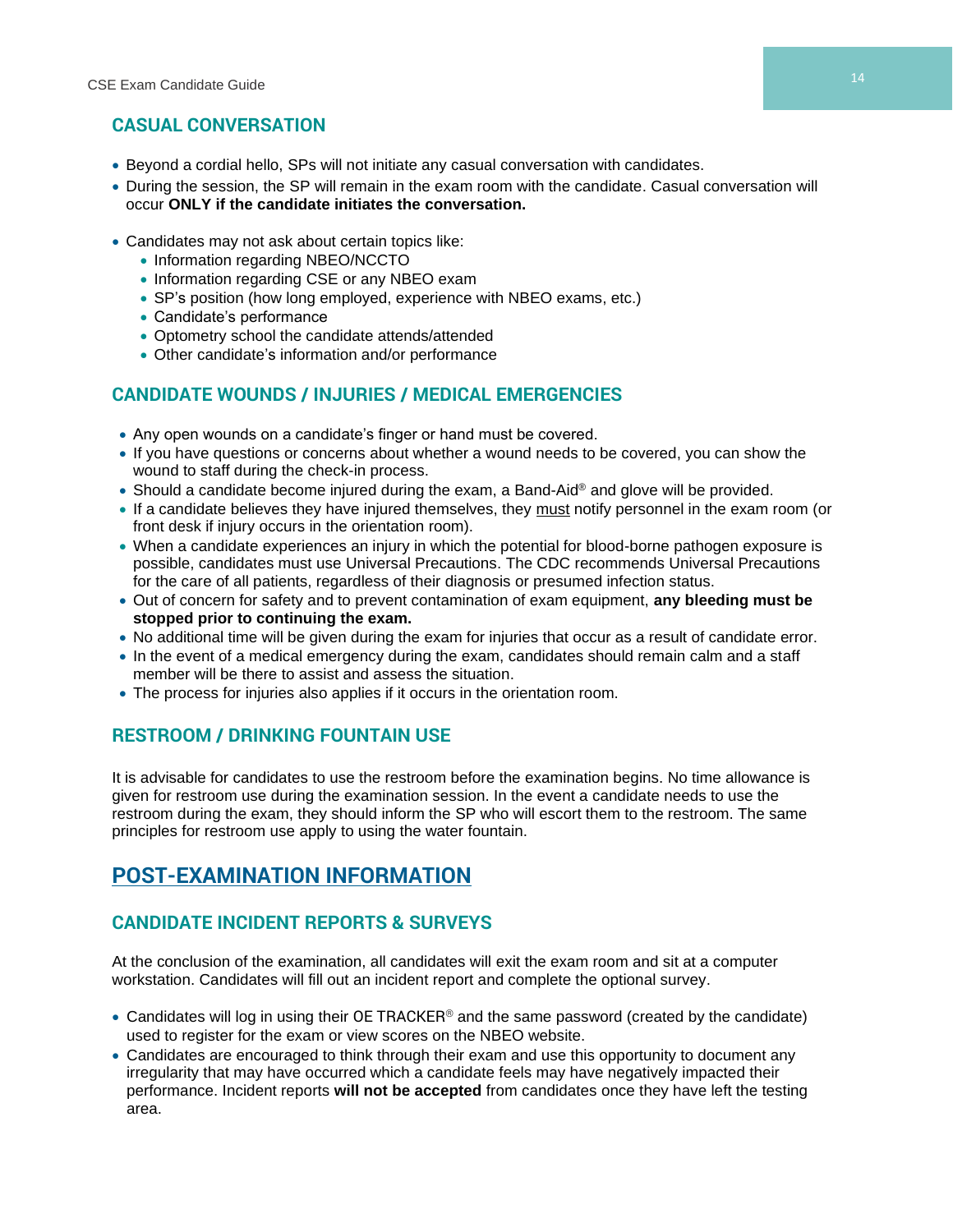• Candidates can document any concerns involving the equipment, examiners, SPs, proctors, or the candidate's performance.

Once all incident reports have been submitted, they will be reviewed by staff. **Staff may review videos and/or interview the SP, proctor, or examiner for more information regarding the incident report**. Additionally, staff will inspect any reported equipment malfunction.

- Staff will only discuss incidents with candidates if clarification or further information is needed. If staff discusses an incident report with a candidate in the exam room, the candidate should assume the discussion is being recorded.
- Candidates should remain at the workstation until dismissed by staff. Once all incident reports have been reviewed, addressed, and it is determined that all issues have been resolved, staff will dismiss candidates from the exam hall.

# **RETEST POLICY**

NBEO retest policy dictates that repeat tests are provided only due to administrative irregularities (e.g., equipment failure, loss of electrical power, or an unacceptable patient) which may have negatively affected the candidate's performance.

# **ADDITIONAL EXAM INFORMATION**

# **CANDIDATE-TO-CANDIDATE INTERACTION**

- Candidates may engage in conversation during the check-in and orientation process. **Once candidates are escorted to the exam hallway, no communication should occur among candidates at any time during the examination or post-examination process.**
	- "Communication" includes conversation, verbal statements, non-verbal cues/expressions (e.g., thumbs up/down, shaking head, high-fives, etc.), and passing notes.
	- **Violation of this policy will not be tolerated and may be cause for disqualification from, dismissal from, and/or failure of the examination.**

# **CODE OF CONDUCT**

All exams performed at the NCCTO are audio and video recorded. Candidates will be scored on what is seen and heard on the recording. It is important to note that actions will be taken by NBEO if it is determined that a candidate has falsified data/findings during the exam or if a candidate has abandoned a patient during a skill. All candidates sign and agree to the Candidate Agreement/Ethics Policy when registering for CSE.

### **VIDEO SCORE REVIEW**

If a candidate believes their scores are not accurate, they may submit a score review request. All score review requests should contain substantive issues to be considered and should be filed online within 30 days of the date on which the exam scores were posted. Additional information regarding the scorereview process can be found on the NBEO website.

# **SCORING PRACTICES**

NBEO uses quantitative and qualitative data analysis to evaluate examination uniformity and fairness. Candidates who achieve scores above the overall cut-off requirement receive a passing score. A CSE score below the cut-off requirement will result in a failing score.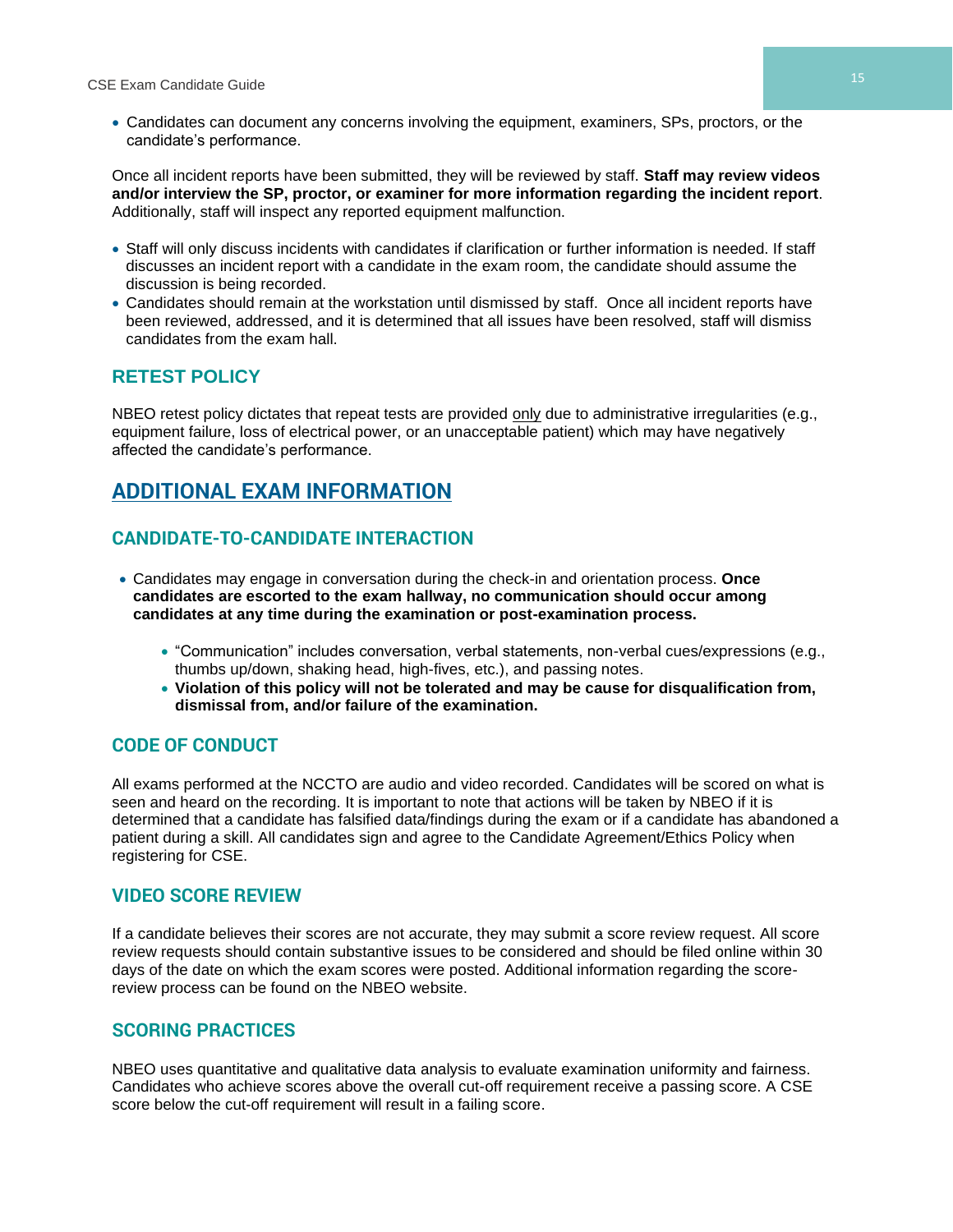# **STATION 1 OVERVIEW**

At the start of Station 1, the SP will hand the candidate a Patient Data Form (PDF) with the Ophthalmic Lens Evaluation Form on the back. The PDF will include some information about the patient being portrayed. Candidates should be prepared to respond to the patient being **portrayed** rather than on the SP's actual personal characteristics. For example, the SP may be a white female in her mid-40s not wearing glasses, portraying an elderly black male who wears glasses. The PDF also contains information about the portrayed patient's ocular and medical history and pertinent family history. Candidates should assume that the portrayed patient filled out the PDF prior to entering the exam room. Information on the PDF can be used to conduct the Case History.

If a candidate asks a question during Case History/Patient Communication for which the answer is not provided to the SP on their script, the SP will respond "I do not know," or provide a similar response.

Skill 1 requires that the candidate obtain at least 4 HPI elements; however, it may be necessary for the candidate to gather additional information in order to determine the best tentative diagnosis.

At the conclusion of the Case History Skill, candidates are to verbally STATE their best tentative diagnosis for the chief complaint and two case history findings which support the tentative diagnosis. There may be more than one correct response to the tentative diagnosis question that would receive full credit, and one or more answers that are partially correct that receive partial credit. However, you are to indicate what you believe is the *one best* diagnosis. If more than one diagnosis is given, candidates must clearly state which one is their best tentative diagnosis.

**After Case History, for the remainder of the examination skills in Station 1, candidates must ignore the information provided on the PDF and the information obtained from the SP during Skill 1 and examine the actual SP sitting for the station.** Candidates should not consider **any** of the Case History/Patient Communication information to be relevant to the other skills performed in Station 1, to include prescriptions, eye wear, or diagnosis.

As with all skills, the candidate is responsible for initiating Skill 2. After completion of Case History, the candidate will proceed to Skill 2, Item 1. **When asked**, the SP will respond with a scripted question about a condition. The condition in Skill 2 is not relevant to Skill 1. When providing facts/details for Skill 2, the candidate must provide the minimum number of facts/details requested and all facts/details stated must be correct.

Skill 3, Near Cover Test & Near Point of Convergence, and Skill 4, Binocular Extraocular Muscle Motility & Binocular Horizontal Saccadic Eye Movement Evaluation are segmented into two procedures.

For Skill 6, Pupil Testing, the candidates' findings are compared to premeasured findings in which the SP's pupil size was rounded to the nearest 0.5mm. Additionally, candidates should clearly state that they are checking for a consensual response.

All blood pressure measurements should be taken on the Life/Form Blood Pressure Measurement Arm. This stimulated arm is made out of latex. If a candidate is allergic to latex, they should request latex-free gloves from the standardized patient before handling the arm. Before performing the skill, candidates are required to make sure the equipment is **turned on** in order to obtain a measurement. There will be a label covering the display which the candidates must not remove. A corner of this display will be left uncovered so candidates can ensure the box is turned on and functioning. Verbally state your BP findings before or after removing the cuff **NOT** during removal as this will ensure the BP findings will be audible. If you wish to repeat the skill, you should inform the SP who will reset the equipment.

The glasses for the ophthalmic lens evaluation do not belong to the SP. At the start of the station, the SP will provide separate single-vision and progressive spectacles intended for the Lensometry Skill. It is the candidate's responsibility to focus and zero the lensmeter.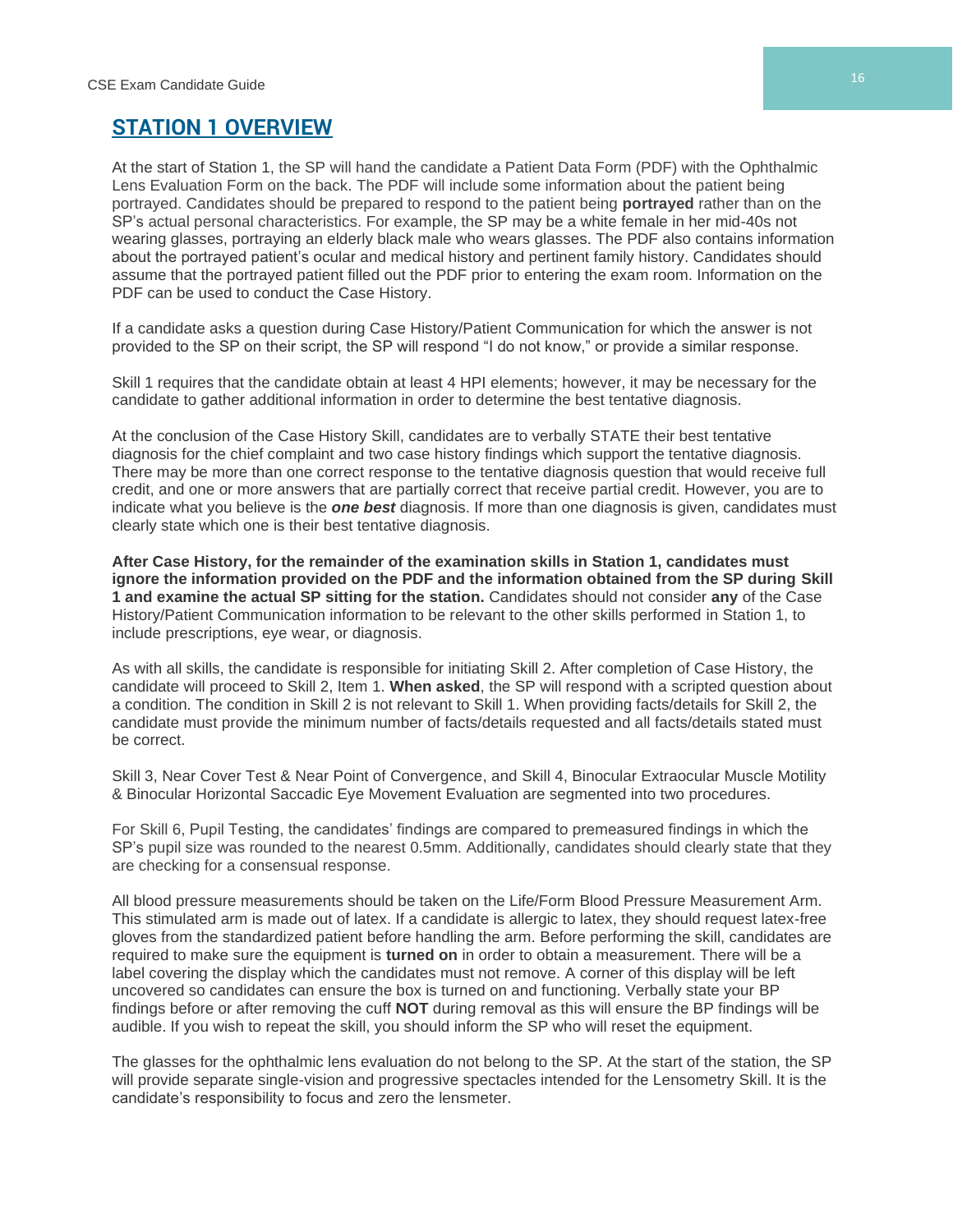# **STATION 2 OVERVIEW**

The candidate can assume all ophthalmic instruments (tonometer probe, gonioscopy lens, forceps) are disinfected and ready to use. The surfaces of the slit lamp biomicroscope that come into contact with the SP's face must be properly disinfected.

Additionally, please note that touching your hair or face after washing hands breaks hygiene protocol. You may be asked to wash your hands prior to touching the patient, contact side of equipment or contact lens.

For Goldman Applanation Tonometry, 3-Mirrior Gonioscopy, Collagen Implant Insertion & Removal, and Soft & GP Contact Lens skills you must explain the purpose of the procedure before performing the skill.

For all skills, you should ask the examiners on which of the patient's eyes (OD or OS) to perform the skills. If any point a candidate does not remember which eye the examiner directed them to use for a skill, they may ask the examiner to clarify.

The examiner will only state "I have a view" when asked by the candidate.

#### **It is important to note that when an examiner reports having a view, they are simply indicating that the view is unobstructed; it does not imply anything about the quality of the view.**

Candidates should assume the SP has less than 3 diopters of cyl.

When examining any ocular structure, the views cannot be "fleeting." Additionally, when the item requires viewing an **entire** structure, it means 360°.

Candidates must identify and describe each structure as they are viewing it.

For Tonometry and Gonioscopy, anesthetic must be used in the tested eye only. To promote patient comfort during Gonioscopy, Celluvisc® should be used.

#### **During Gonioscopy, candidates should identify the correct quadrant and center their view of the angles for optimal video recording purposes.**

During Punctual Plugs, candidates should properly **insert half of the implant** into the punctum. **Do not rest the forceps on the SP's eyelid.** Additionally, time starts when the implant is in the punctum. For SP safety, please do not keep the plug in longer than two seconds (i.e., do not ask or state something while the implant is in and then start counting; if you must count, start counting immediately). Anesthetic is not allowed for punctual plugs. You can assume the collagen implants in an open package are sterile. If you contaminate an implant, you should retrieve another implant.

Skill 13 combines gas permeable contact lens (GPCL) and soft contact lens (SCL) insertion, evaluation, and removal. These procedures have been combined into a single skill for purposes of efficiency. When asked, the examiner will instruct the candidate to insert a GPCL on one of the patient's eyes (OD or OS) and an SCL on the other eye. The SCL is a toric lens with markings at 3 and 9 o'clock. Candidates should report the rotation from the doctor's perspective. For the GPCL, candidates can assume the lens is clean for insertion. Once removed, it should be stored in the case from which it was removed.

If the candidate is unable to safely and effectively remove the lens from the SP's eyes and is stopped by the examiner, the examiner will remove the lens. Candidates will not receive any additional time for the examiner to remove the lens. Also, the candidate will not be able to perform any further items for that portion (SCL or GPCL) of the Contact Lens Skill in which they were stopped, but may continue with the other lens if it hasn't been removed yet. Additionally, for SP comfort, examiners will remove the GPCL with a suction cup.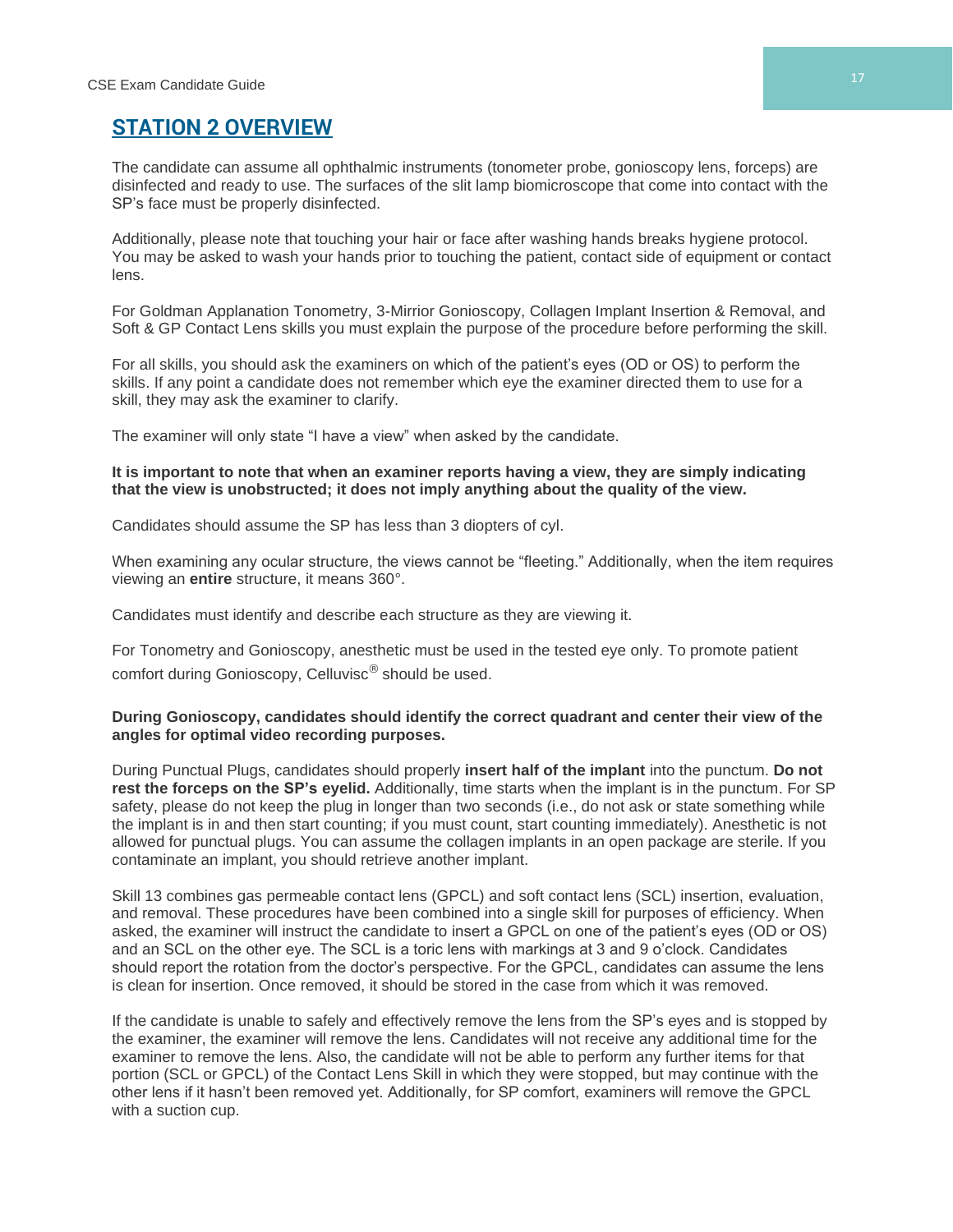Four attempts are allowed to complete each skill. Upon unsuccessfully performing the fourth attempt, you will be stopped by the examiner and instructed to move on to the next skill. You may also be stopped prior to the fourth attempt if the examiner or SP believes you are placing the SP at harm.

If at any time your hands or equipment come in direct contact with the RGP cleaner, you must completely wash the solution off (if it is on your hands then you must use soap and water; if it is on an instrument, then rinse with saline solution) prior to coming in contact with the SP.

# **STATION 3 OVERVIEW**

In Station 3, results from one skill are used in the performance of a subsequent skill. This design simulates clinical reality and facilitates a smooth flow in the station. Although it is inevitable that some errors may affect the results in performing a subsequent skill, steps have been taken to minimize the impact of this linkage by emphasizing the process of how the candidate examines the SP, rather than the findings.

The SP's **actual age** will be displayed on the patient name badge. **If the badge is not visible, candidates may ask the SP for their age.**

For camera lighting purposes, at minimum, keep the computer monitor on at all times.

#### Skill 14: Retinoscopy

Candidates will perform a "3-eyed" Retinoscopy:

- **1.** Retinoscopy on OD
- **2.** Retinoscopy on OS
- **3.** Quick repeat of sphere component OD

Performing "3-eyed" Retinoscopy prevents the need to do a careful fogging prior to starting Retinoscopy. Either eye can be done first; however, it will usually be OD. You must verbally state your findings. Do not forget to state your working distance.

It is important that you state your Retinoscopy findings before you start subjective refraction or before you take a visual acuity. If you decide to perform Retinoscopy after taking a visual acuity, it will NOT be used for scoring purposes. Any repeat of Retinoscopy is done on your own accord and will not be scored by the examiner. Additionally, if you take a visual acuity before completing Retinoscopy, you will be scored "no" for the entire Retinoscopy Skill.

During Refraction, while checking cylinder power and axis, you must use the JCC.

Skill 16, Heterophoria & Vergence Testing at Distance, is segmented into three procedures. You must state your findings verbally in the same manner as you would enter them into a patient record. The horizontal phoria findings must include the magnitude and direction of phoria, e.g. 6 pd exo; 2 pd eso. For the vertical phoria, the eye must also be specified, e.g. 2 pd right hyper. The horizontal vergence findings must specify directionality, e.g. BI or negative relative vergence; BO or positive relative vergence. Findings should include blur, break, and recovery for BI/BO. The vertical vergence findings must specify the eye and the directionality, e.g. infra OD; or supra OS.

In measuring relative accommodation in Skill 17, Accommodation Testing, you must clearly state what you are using as your near base (distance subjective refraction or BCC). The NRA and PRA findings should be stated relative to the patient's near base you have chosen.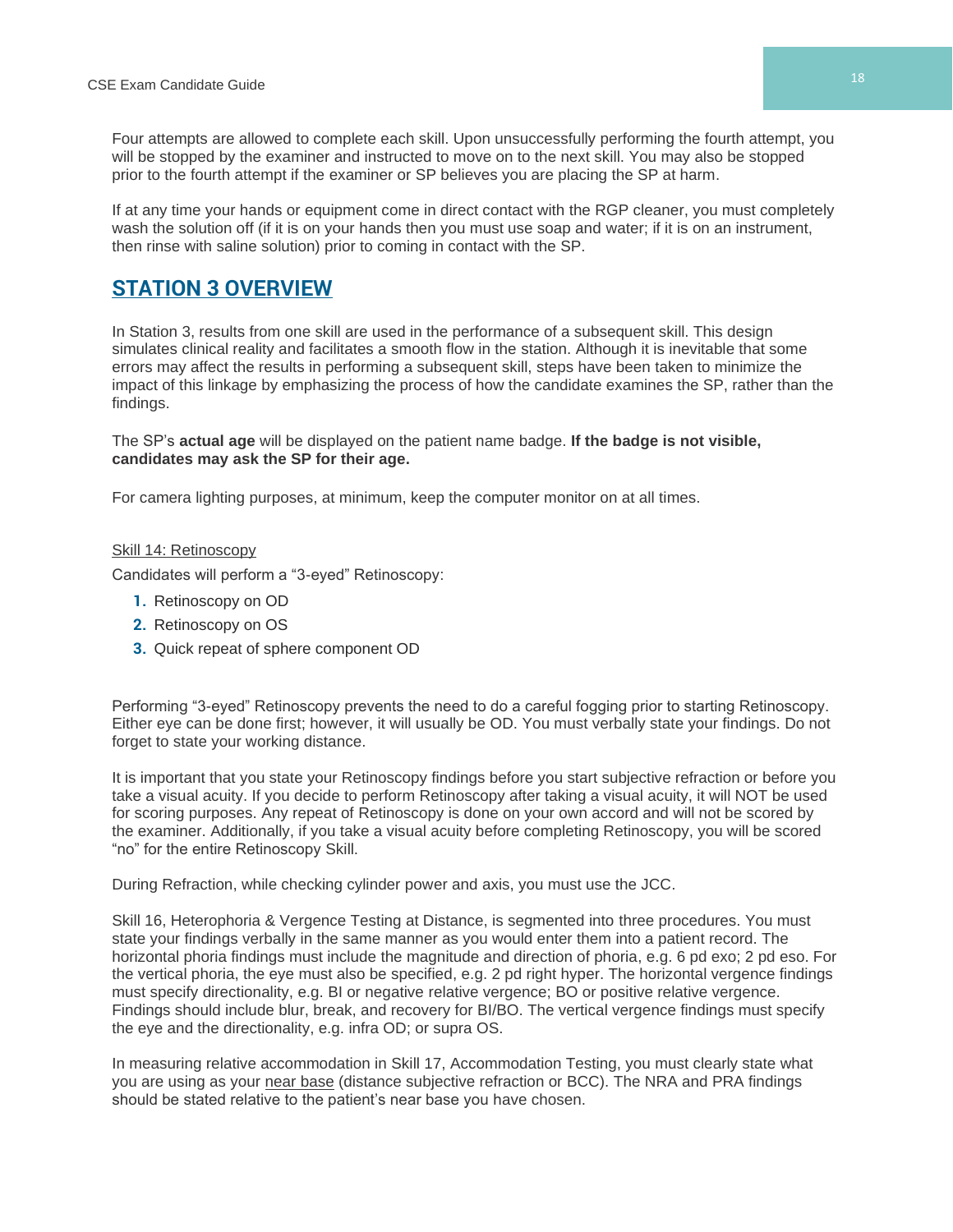At the end of each of the Skills 15, 16, and 17, the candidate must briefly educate the SP on their findings using layman's terms. Your explanation (facts/details) to the patient must be accurate, clear, and in non-technical terms to promote patient understanding.

# **STATION 4 OVERVIEW**

In addition to the SP, Station 4 will have a proctor in the room. When asked, the SP will direct the candidate on which eye (OD or OS) to perform the skills. If at any point, a candidate does not remember which eye the SP directed them to use for a procedure, they may ask the SP to clarify.

The last intentional performance of an item will be scored. When examining any ocular structure, the view cannot be a "fleeting" view.

For BIO, the illumination is already set; please do not adjust the illumination setting. Additionally, the optimal working distance is between 18-25 inches. The image you view through the oculars is the same image being recorded.

You have a choice of performing BIO with the SP seated or reclined; however, the patient may request a seated exam for medical reasons.

For Skill 19, the view is through the left ocular.

When examining any ocular structure, the view cannot be a "fleeting" view.

For retroillumination only, your light source must be on maximum illumination, and you must move the light source to obtain the necessary retroilluminated image.

Regarding views, the proctor will only state "I have a view" or "I do not have a view," as appropriate, when asked by the candidate. **It is important to note that when a proctor reports having a view, they are simply indicating that the view is unobstructed; it does not imply anything about the quality of the view.** 

At the conclusion of Skill 19, the candidate should ask the proctor for a **hypothetical** finding observed during a dilated fundus exam.

*Everyone involved in the preparation of these examinations extends their collective best wishes for your success.*

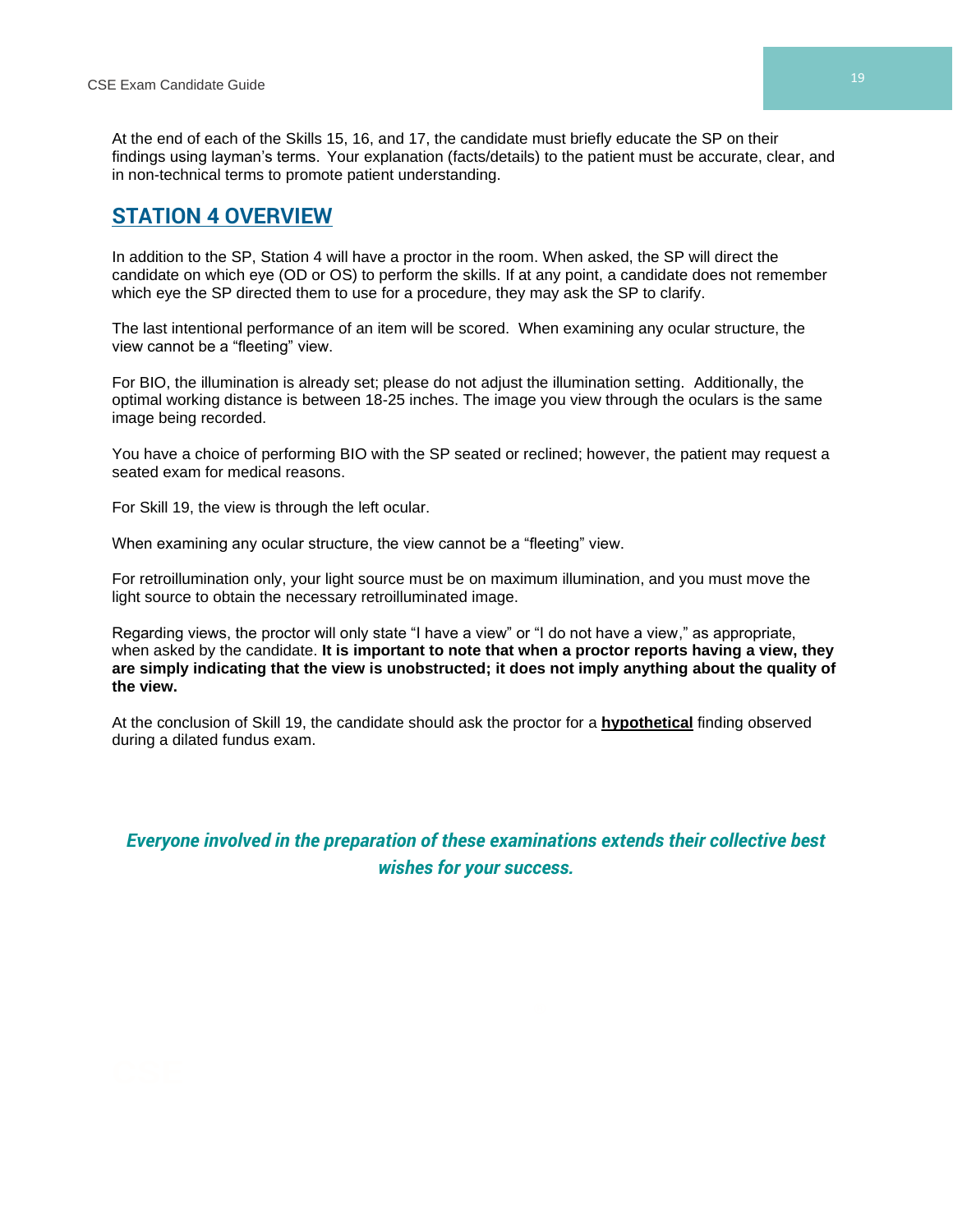# **STATION 1 INSTRUCTIONS TO CANDIDATE**

# **August 2022-May 2023**

*(posted on the exam room computer)*

*Surfaces of the ophthalmic equipment that come into contact with the SP's face should be cleaned prior to use by wiping with an alcohol swab.*

#### **SKILL 1: CASE HISTORY / PATIENT COMMUNCATION**

You are to obtain a complete case history from the SP, who will *portray* a patient presenting to your office for the first time. You will be presented a [Patient Data Form](https://www.optometry.org/media/documents/part3/2023/sample_patient_data_form.pdf) which will include: the portrayed patient's general information, personal and family history, and a review of systems. You may use the Patient Data Form to take notes. When you are finished gathering the case history data, you must **STATE** the best tentative diagnosis for the patient's chief complaint and support your diagnosis. **The Case History script information and tentative diagnosis, prescriptions, eyewear, etc., are not related to any other skills in this station and must be disregarded for the rest of the skills.**

#### **SKILL 2: PATIENT EDUCATION**

You are to educate the SP regarding the requested ocular condition. Describe the condition and how it affects the eyes/vision, preventative, diagnostic and/or treatment options, and prognosis, interval, and/or follow up. Your explanation (facts/details) to the patient of the ocular condition must be accurate, clear, and in non-technical terms to promote patient understanding.

#### **SKILL 3: NEAR COVER TEST & NEAR POINT OF CONVERGENCE**

You are to perform a Near Cover Test on the SP and objectively measure any oculomotor deviation by neutralizing any observed motion with prism, or confirming orthophoria using 2-4 ∆ BI and BO. You must also perform Near Point of Convergence. You must state your findings verbally in the same manner as you would enter them into a patient record (e.g., for NCT include phoria vs. tropia).

#### **SKILL 4: BINOCULAR EXTRAOCULAR MUSCLE MOTILITY & BINOCULAR HORIZONTAL SACCADIC EYE MOVEMENT EVALUATION**

You are to assess and describe the SP's binocular extraocular muscle motility in six cardinal positions of gaze (up right, right, down right, up left, left, and down left), using a penlight or transilluminator and assess eye alignment in a physiological H pattern. You must also evaluate binocular horizontal saccadic eye movements using the silver/gold wands. You must state your findings verbally in the same manner as you would enter them into a patient record.

#### **SKILL 5: STATIC PERIPHERAL CONFRONTATION VISUAL FIELDS**

You are to assess and describe the peripheral confrontation visual fields responses of the SP using the finger-counting method. You must state your findings verbally in the same manner as you would enter them into a patient record.

#### **SKILL 6: PUPIL TESTING**

You are to assess and describe the pupils and pupillary responses of the SP. You must state your findings verbally in the same manner as you would enter them into a patient record.

#### **SKILL 7: BLOOD PRESSURE MEASUREMENT**

You are to obtain a blood pressure measurement on the simulated arm. You should assume that the procedure is being done as part of a comprehensive examination and that the sphygmomanometer provided in the room is the appropriate size for the patient. You must state your findings verbally in the same manner as you would enter them into a patient record.

#### **SKILL 8: OPHTHALMIC LENS EVALUATION**

You are to evaluate two pairs of ophthalmic glasses: one progressive and the other single vision. These spectacles do not belong to the patient at the station. You should record, on the [Ophthalmic Lens Evaluation Form](https://www.optometry.org/media/documents/part3/2023/ophthalmic_lens_evaluation_form.pdf) provided, all of the data required for these spectacle lenses.

#### **THIS IS A 30-MINUTE STATION**

*Candidates are encouraged to review the Station 1 evaluation form for detailed information on the items required to be completed during the examination.*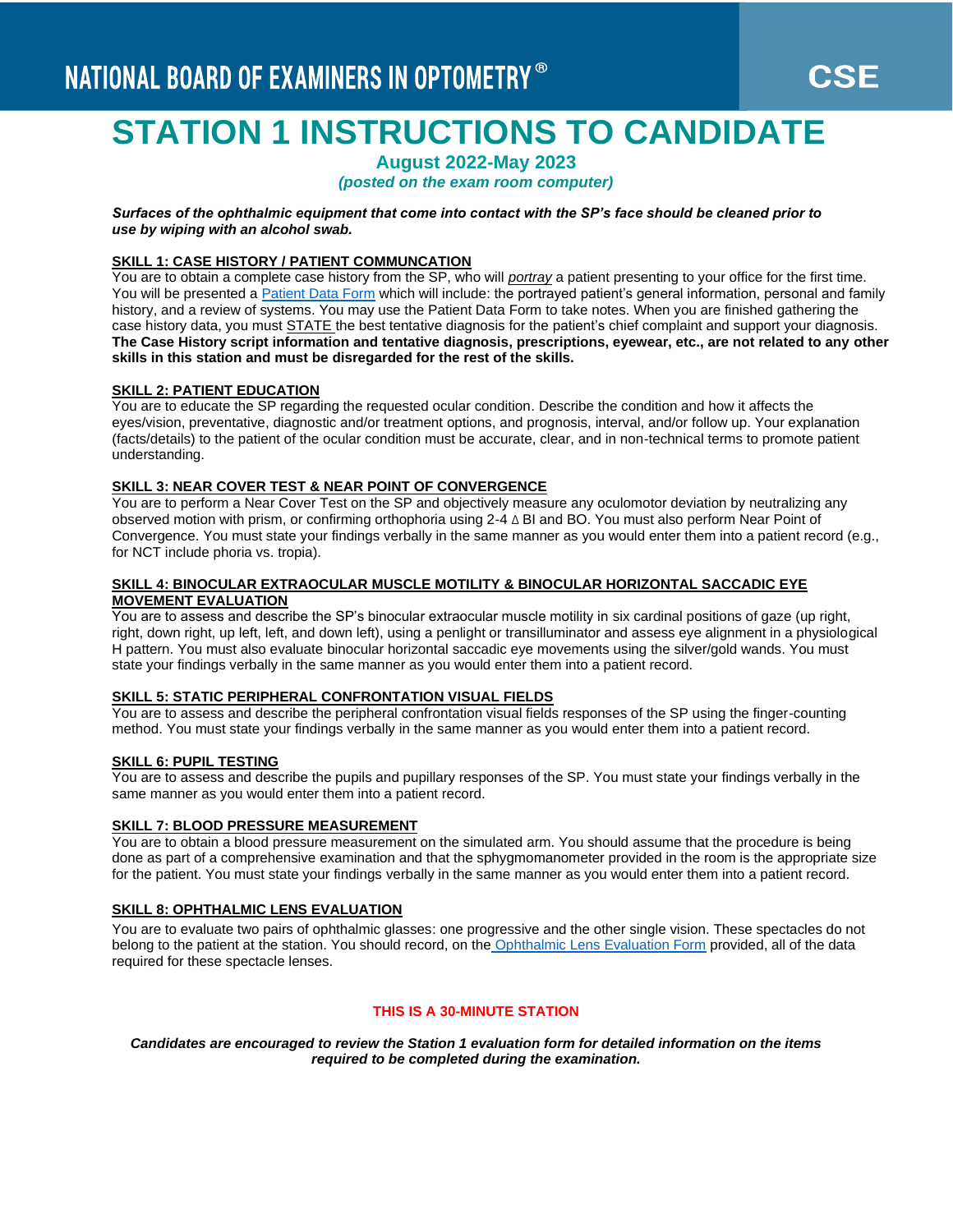# **STATION 2 INSTRUCTIONS TO CANDIDATE**

**August 2022-May 2023**

*(posted on the exam room computer)*

*The surfaces of the slit lamp biomicroscope that come into contact with the patient's face should be cleaned prior to use by wiping with an alcohol swab. Candidate should assume the tonometer probe, gonioscopy lens, and forceps are already cleaned and ready for use.*

#### **SKILL 9: BIOMICROSCOPY**

You are to perform a comprehensive slit lamp examination on *one eye* of the SP, as indicated by the examiner. You may use a cotton-tipped applicator to assist in the eversion of the upper eyelid. As you examine the structures, you must verbally state your findings to the examiner in the same manner as you would enter them into a patient record.

#### **SKILL 10: GOLDMANN APPLANATION TONOMETRY**

You are to perform Goldmann Applanation Tonometry on *one eye* of the SP, as indicated by the examiner. You must verbally state your findings to the examiner in the same manner as you would enter them into a patient record.

#### **SKILL 11: 3-MIRROR GONIOSCOPY**

You are to perform gonioscopy on *one eye* of the SP, as indicated by the examiner. During the skill, you are expected to obtain and maintain a clear gonioscopic view of the anterior chamber angle and perform a systematic examination of all four anterior chamber angle quadrants, centering the view of the angle using the appropriate mirror. You must verbally state your findings to the examiner in the same manner as you would enter them into a patient record.

### **SKILL 12: COLLAGEN IMPLANT INSERTION & REMOVAL**

You are to prepare and then insert half of a collagen implant into the inferior punctum on one lid of the SP, as indicated by the examiner. The plug is *not* to be moved into the horizontal canaliculus but should be held in place in the vertical canaliculus for a maximum of two seconds, and then MUST be removed. Upon removal, the collagen implant should be discarded. **After** removing the implant, you must accurately describe to the examiner how the collagen implant should be moved into the horizontal canaliculus. Topical anesthetic should **not** be instilled prior to performing this skill.

#### **SKILL 13: SOFT & GAS PERMEABLE CONTACT LENS INSERTION, EVALUATION & REMOVAL**

You are to properly prepare and insert a toric soft contact lens (SCL) on one eye of the SP and a gas permeable contact lens (GPCL) on the other eye, as indicated by the examiner. Topical anesthetic should **not** be instilled prior to inserting the lenses. You should assume that the GPCL provided has been cleaned and disinfected; since a disposable SCL is used, there is no need to clean or disinfect it. Using the slit lamp biomicroscope, you are expected to evaluate and assess the fit of the lenses on the SP's eyes. Fluorescein should be instilled only in the eye with the GPCL. After evaluation, you should remove both contact lenses from the SP's eyes. The SCL should be discarded; the GPCL should be stored in the appropriate case. Suction cups and other mechanical removers are *not* permitted. You must verbally state your findings to the examiner in the same manner as you would enter them into a patient record.

### **THIS IS A 30-MINUTE STATION**

*Candidates are encouraged to review the Station 2 evaluation form for detailed information on the items required to be completed during the examination.*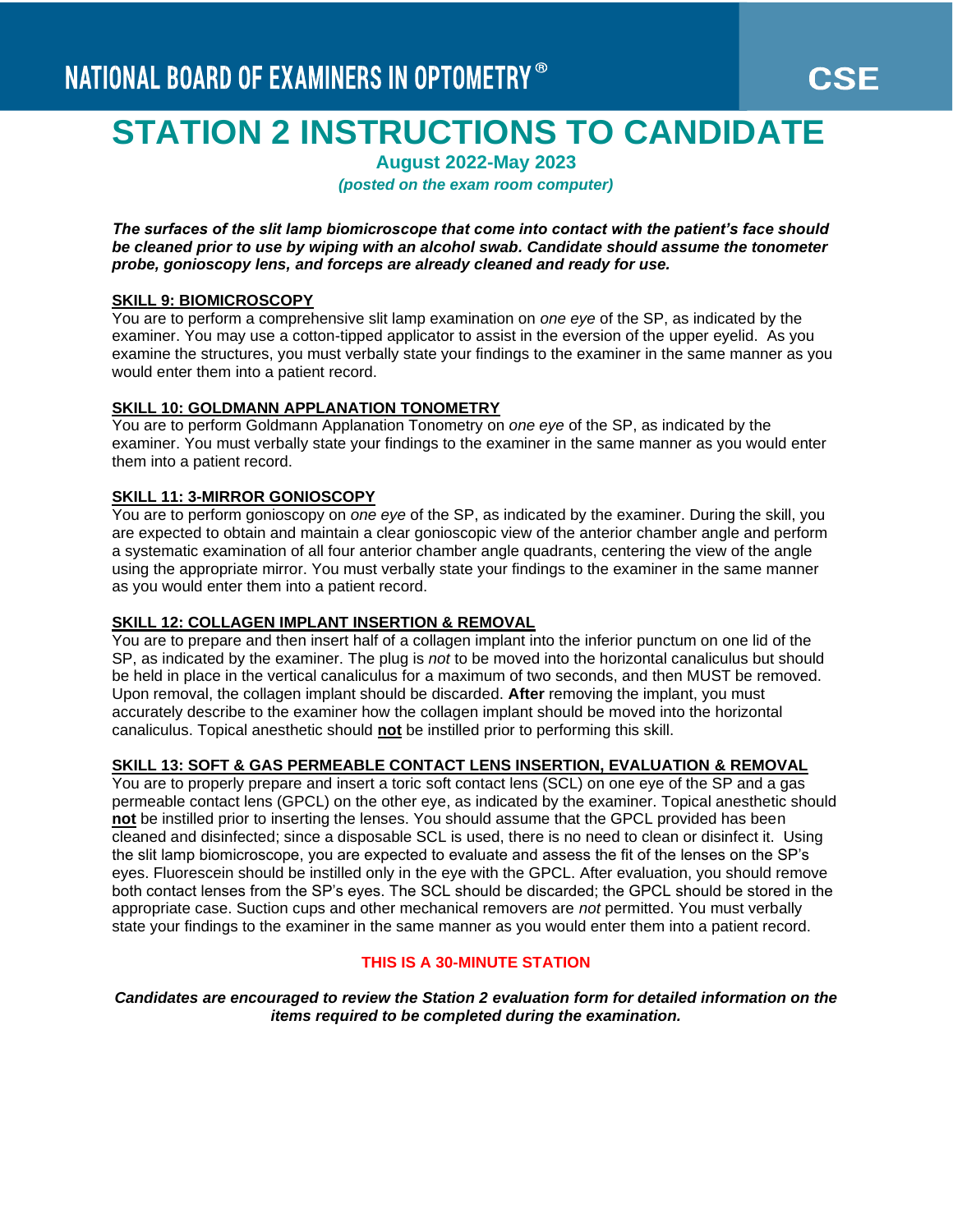# **STATION 3 INSTRUCTIONS TO CANDIDATE**

**August 2022-May 2023**

*(posted on the exam room computer)*

*Surfaces of the phoropter that come into contact with the SP's face should be cleaned prior to use by wiping with an alcohol swab.*

#### **SKILL 14: RETINOSCOPY**

You are to perform static distance retinoscopy on *both* eyes of the SP. You must verbally state your findings in the same manner as you would enter them into a patient record prior to any subjective response by the SP. This must be done prior to starting your subjective refraction or taking a visual acuity.

## **Any repeat of retinoscopy will not be scored.**

#### **Turn on overhead room lights when stating Retinoscopy and Refraction findings for scoring purposes.**

#### **SKILL 15: DISTANCE SUBJECTIVE REFRACTION**

Based on the static distance retinoscopy and PD finding previously obtained, you are to perform a distance subjective refraction on *both* eyes of the SP, including a prism dissociated balance. You must state your findings verbally in the same manner as you would enter them into a patient record.

#### **SKILL 16: HETEROPHORIA & VERGENCE TESTING AT DISTANCE**

You should assume that the SP is non-strabismic and use the findings from your distance subjective refraction for this skill.

You are to conduct a von Graefe measurement of the SP's horizontal and vertical heterophorias at *distance* only. You may perform the "pursuit" technique or the "flash" technique. You must state your findings verbally in the same manner as you would enter them into a patient record. For the horizontal phoria the findings must include the magnitude and direction of the phoria, e.g. 6 pd exo or 2 pd eso. For the vertical phoria, the eye must also be specified, e.g. 2 pd hyper, OD.

You are to measure the SP's horizontal and vertical vergences at *distance* only. The horizontal vergence findings must specify directionality, e.g. BI or negative relative vergence; BO or positive relative vergence. The vertical vergence findings must specify the eye and the directionality, e.g. infra OD; or supra OS.

# **SKILL 17: ACCOMMODATION TESTING**

You will determine the SP's binocular (fused) crossed-cylinder dioptric value relative to the distance subjective refraction. You must determine and state the near base prior to performing NRA and PRA. You must state the NRA and PRA values relative to the SP's near base (distance subjective refraction or BCC). If the PRA is greater than -3 diopters, you may stop and state, "The patient's PRA is greater than -3 diopters."

You must verbally state your findings in the same manner as you would enter them into a patient record.

#### **THIS IS A 30-MINUTE STATION**

*Candidates are encouraged to review the Station 3 evaluation form for detailed information on the items required to be completed during the examination.*